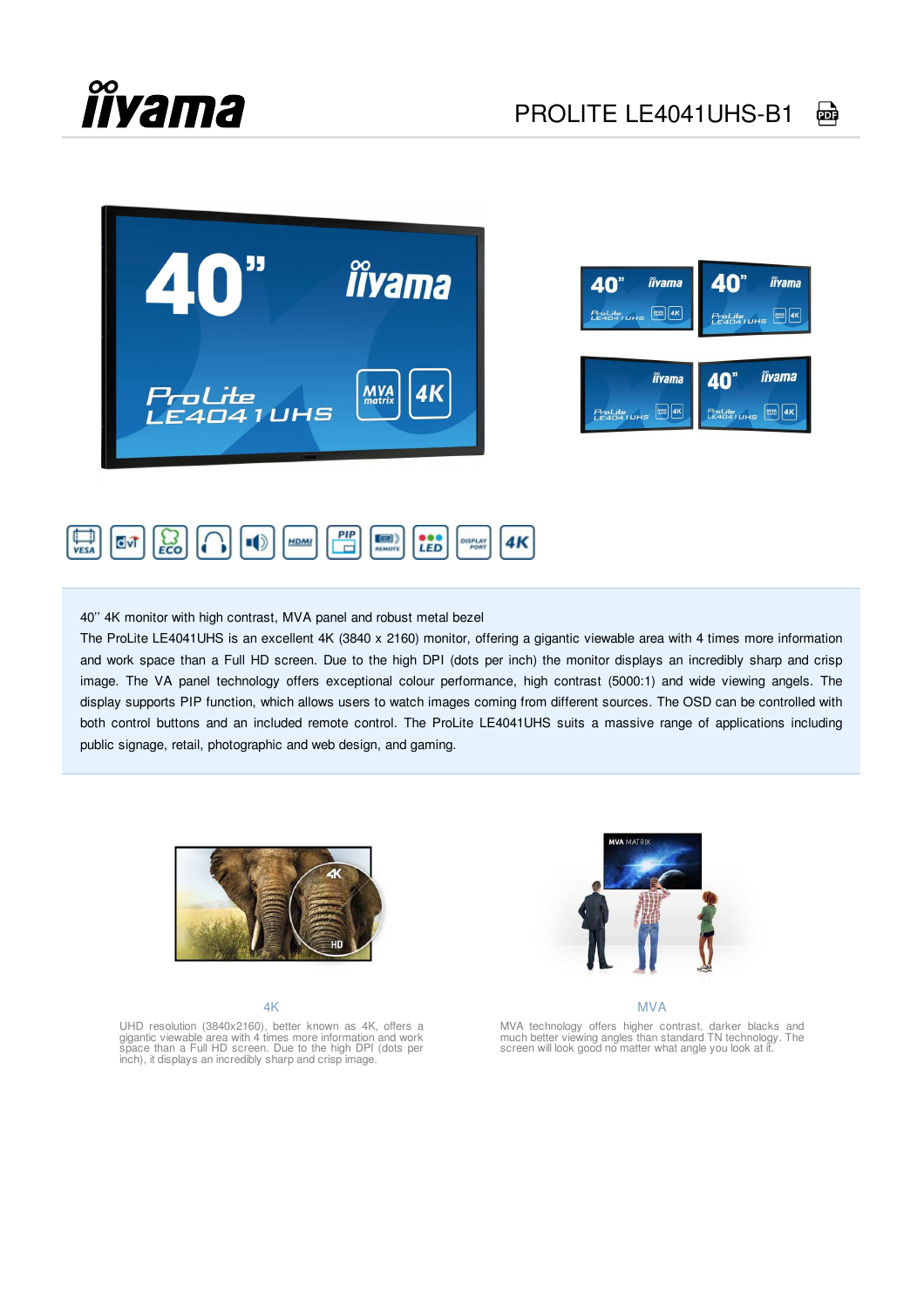| <b>DIAGONAL</b>              | 39.5"; 100.3cm                                                                                                                                                         |
|------------------------------|------------------------------------------------------------------------------------------------------------------------------------------------------------------------|
| <b>PANEL</b>                 | MVA LED-Backlit                                                                                                                                                        |
| <b>DISPLAY AREA H X W</b>    | 485.35 x 878.11 mm; 19.1" x 34.6"                                                                                                                                      |
| <b>RESPONSE TIME</b>         | 4 ms                                                                                                                                                                   |
| CONTRAST                     | 5000:1 typical                                                                                                                                                         |
| CONTRAST                     | 12 000 000:1 ACR                                                                                                                                                       |
| <b>BRIGHTNESS</b>            | 350 cd/m <sup>2</sup> typical                                                                                                                                          |
| <b>VIEWING ZONE</b>          | horizontal/vertical: 178°/178°; right/left: 89°/89°; up/down: 89°/89°                                                                                                  |
| PIXEL PITCH H X V            | 0.229 x 0.225 mm                                                                                                                                                       |
| NATIVE RESOLUTION            | 4K 3840 x 2160 (8.3 megapixel)                                                                                                                                         |
| <b>RESOLUTIONS</b>           | VGA (max. 1920 x1080), DVI-D (max. 3840x2160 @30Hz, max. 2560 x1440 @60Hz), HDMI (max.<br>3840 x 2160 @30Hz, max. 2560 x 1440 @60Hz), DP v1.2 (max. 3840 x 2160 @60Hz) |
| <b>HORIZONTAL SYNC</b>       | 30 - 135 KHz                                                                                                                                                           |
| <b>VERTICAL SYNC</b>         | 24 - 75 Hz                                                                                                                                                             |
| SYNCHRONIZATION              | Separate Sync                                                                                                                                                          |
| <b>ASPECT RATIO</b>          | 16:9                                                                                                                                                                   |
| <b>DISPLAY COLOURS</b>       | 1,07G colours (10-bit)                                                                                                                                                 |
| PIP (PICTURE IN PICTURE)     | PiP, PbP                                                                                                                                                               |
| MAX. NON-STOP OPERATING TIME | 12 hours/day                                                                                                                                                           |

## 2. INTERFACES & CONNECTORS

| ANALOG INPUT CONNECTOR     | <b>VGA</b>                 |
|----------------------------|----------------------------|
| DIGITAL INPUT CONNECTOR    | DVI-D, 2xHDMI, DisplayPort |
| AUDIO-SIGNAL-INPUT         | mini Jack                  |
| <b>HEADPHONE CONNECTOR</b> | Yes                        |
| <b>OUTPUT CONNECTOR</b>    | Audio, RS232C, DP          |
| <b>INPUTS</b>              | <b>RS232C</b>              |

| PLUG & PLAY     | VESA DDC2B™                                                                                                                                                                                                                                                                                                                                                                                                                                                                                            |
|-----------------|--------------------------------------------------------------------------------------------------------------------------------------------------------------------------------------------------------------------------------------------------------------------------------------------------------------------------------------------------------------------------------------------------------------------------------------------------------------------------------------------------------|
| <b>CONTROLS</b> | On-Screen-Display in 10 languages (EN, FR, DE, PL, NL, CZ, IT, RU, JP, Chinese (simplified and<br>traditional)) controlled by side controls or a remote control.                                                                                                                                                                                                                                                                                                                                       |
| USER CONTROLS   | input select, picture (picture format, contrast, brightness, sharpness, OD, ACR, ECO mode), PiP/PbP<br>(PiP/PbP mode, sub win inputs, PiP size, PiP position, swap), audio (volume, mute, audio input), colour,<br>language, OSD setting (OSD H. position, OSD V. position, OSD background, OSD time out, opening<br>logo, OSD rotate, monitor ID), setup menu (auto image adjust, H. position, V. position, phase, clock,<br>DisplayPort, blue light reducer, scheduling, memory recall, information) |
| <b>SPEAKERS</b> | $2 \times 6$ W (Stereo)                                                                                                                                                                                                                                                                                                                                                                                                                                                                                |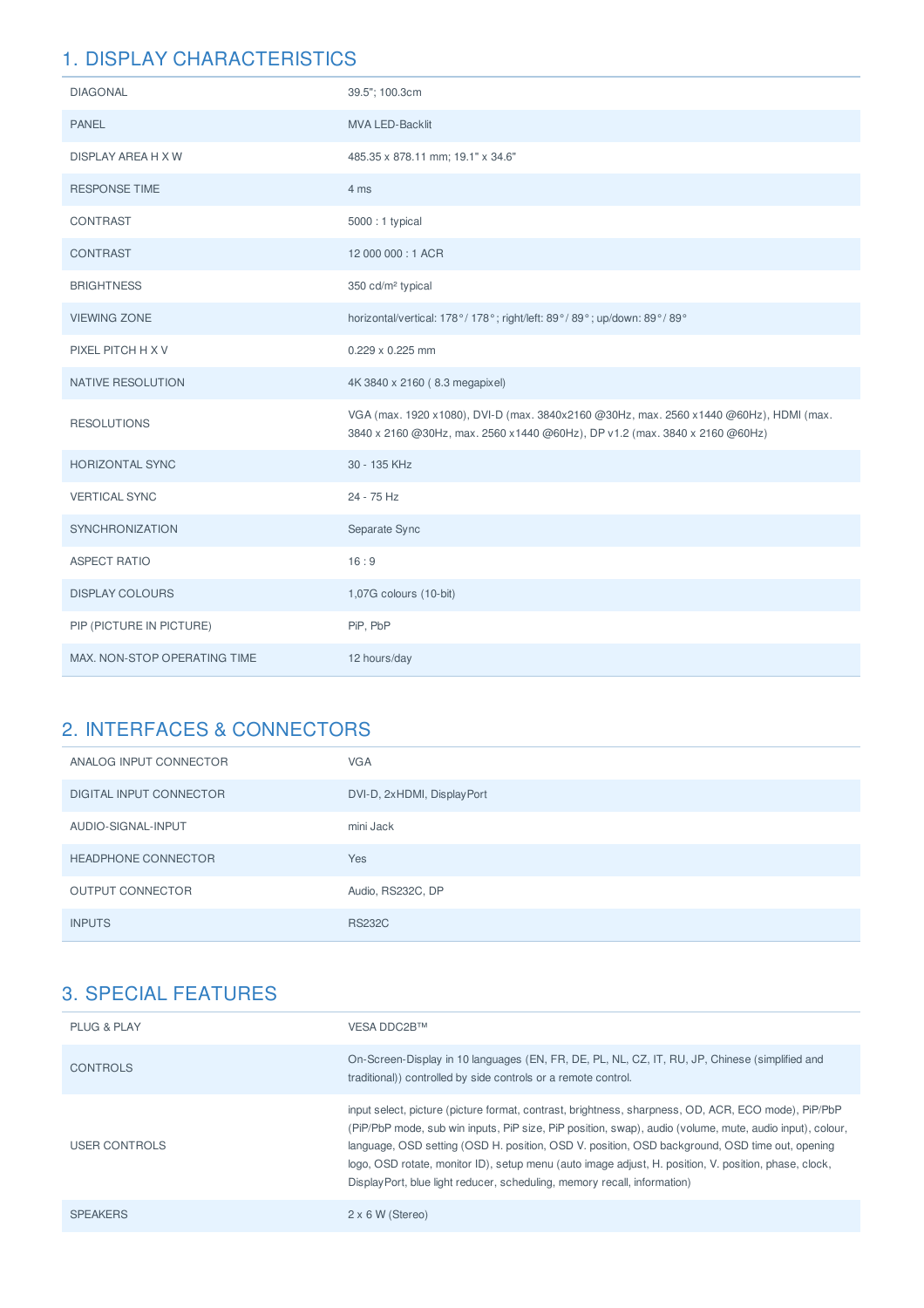| <b>SAFETY</b>        | CE, TÜV-Bauart, CU, VCCI-B, PSE |
|----------------------|---------------------------------|
| <b>VESA MOUNTING</b> | $200:400 \times \text{mm}$      |
| <b>COLOUR</b>        | <b>Black</b>                    |
| EXTERNAL CONTROLS    | yes                             |
| <b>ORIENTATION</b>   | landscape                       |

| <b>DRIVER</b>        | Windows XP / Vista / 7 / 8                                                                                                                                    |
|----------------------|---------------------------------------------------------------------------------------------------------------------------------------------------------------|
| INCLUDED ACCESSORIES | 2 power cables, VGA signal cable, DVI-D signal cable, HDMI cable, mDP-DP cable, RS232C cable,<br>audio cable, remote control, quick start quide, safety quide |

## 5. POWER MANAGEMENT

| <b>POWER SUPPLY</b> | AC 100 - 240 V, 50 / 60 Hz                    |
|---------------------|-----------------------------------------------|
| POWER SUPPLY UNIT   | internal                                      |
| POWER USAGE         | 61 W typical; max. W in Power management mode |
| POWER MANAGEMENT    | <b>VESA DPMS</b>                              |

## 6. EU ENERGY EFFICIENCY LABEL

| <b>ENERGY EFFICIENCY CLASS</b> | В                            |
|--------------------------------|------------------------------|
| ON MODE POWER CONSUMPTION      | 64.4W                        |
| ANNUAL ENERGY CONSUMPTION      | 94 kWh/annum*                |
| <b>VISIBLE SCREEN DIAGONAL</b> | 100 cm; 39.5"; (40" segment) |

This is information under Regulation (EU) No 1062/2010.<br>\*Based on the power consumption of the television operating 4 hours per day for 365 days. The actual energy consumption will depend on how the television is<br>used.

## 7. DIMENSIONS & WEIGHT

| <b>DIMENSIONS W X H X D</b> | 921.5 x 528.5 x 69.5 mm |
|-----------------------------|-------------------------|
| <b>WEIGHT</b>               | 15.6 kg                 |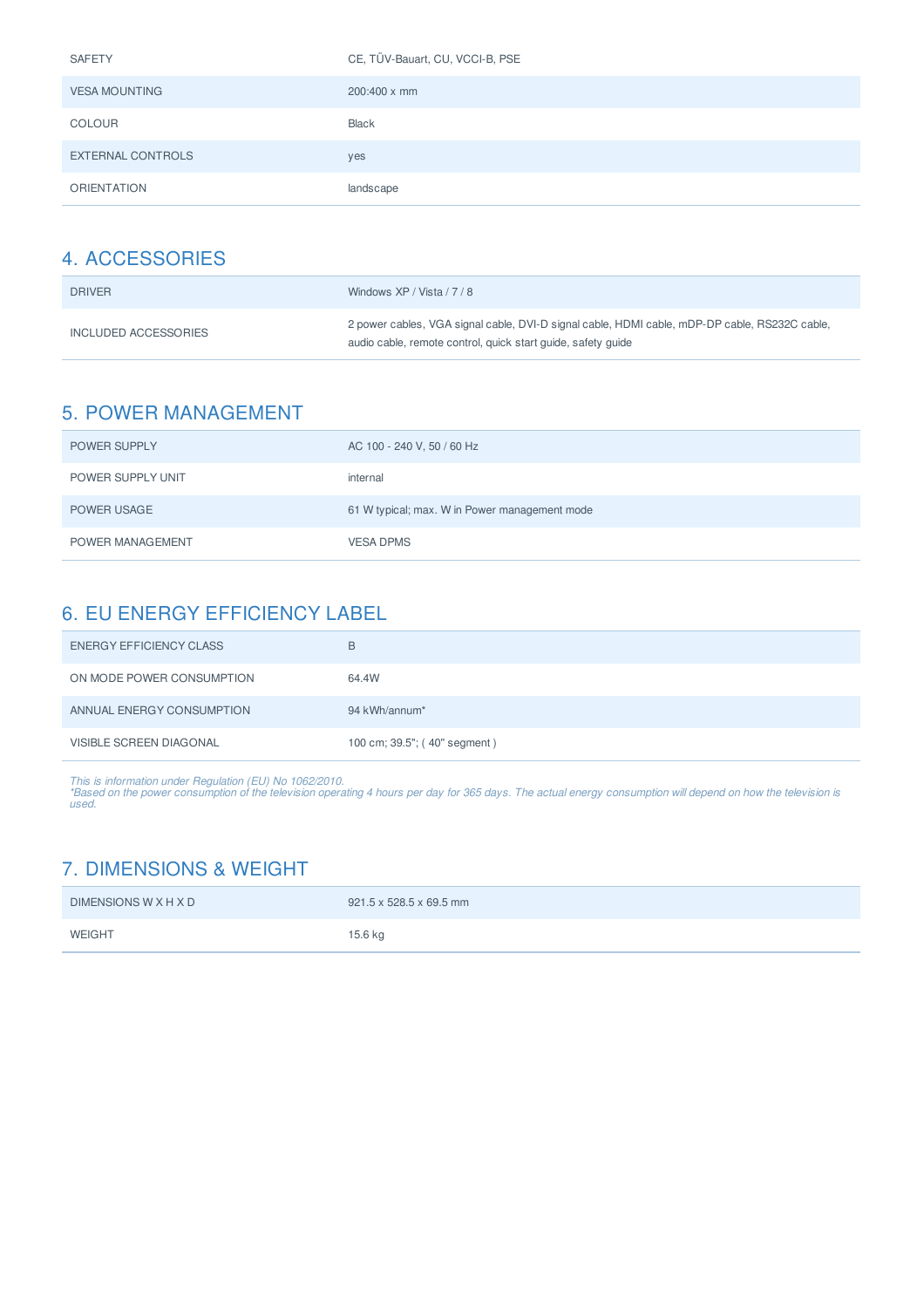

*All trademarks and registered trademarks acknowledged. E & O E. Specification subject to change without notice. All LCD's comply with ISO-9241-307:2008 in connection with pixel defects.*

© IIYAMA CORPORATION (). ALL RIGHTS RESERVED.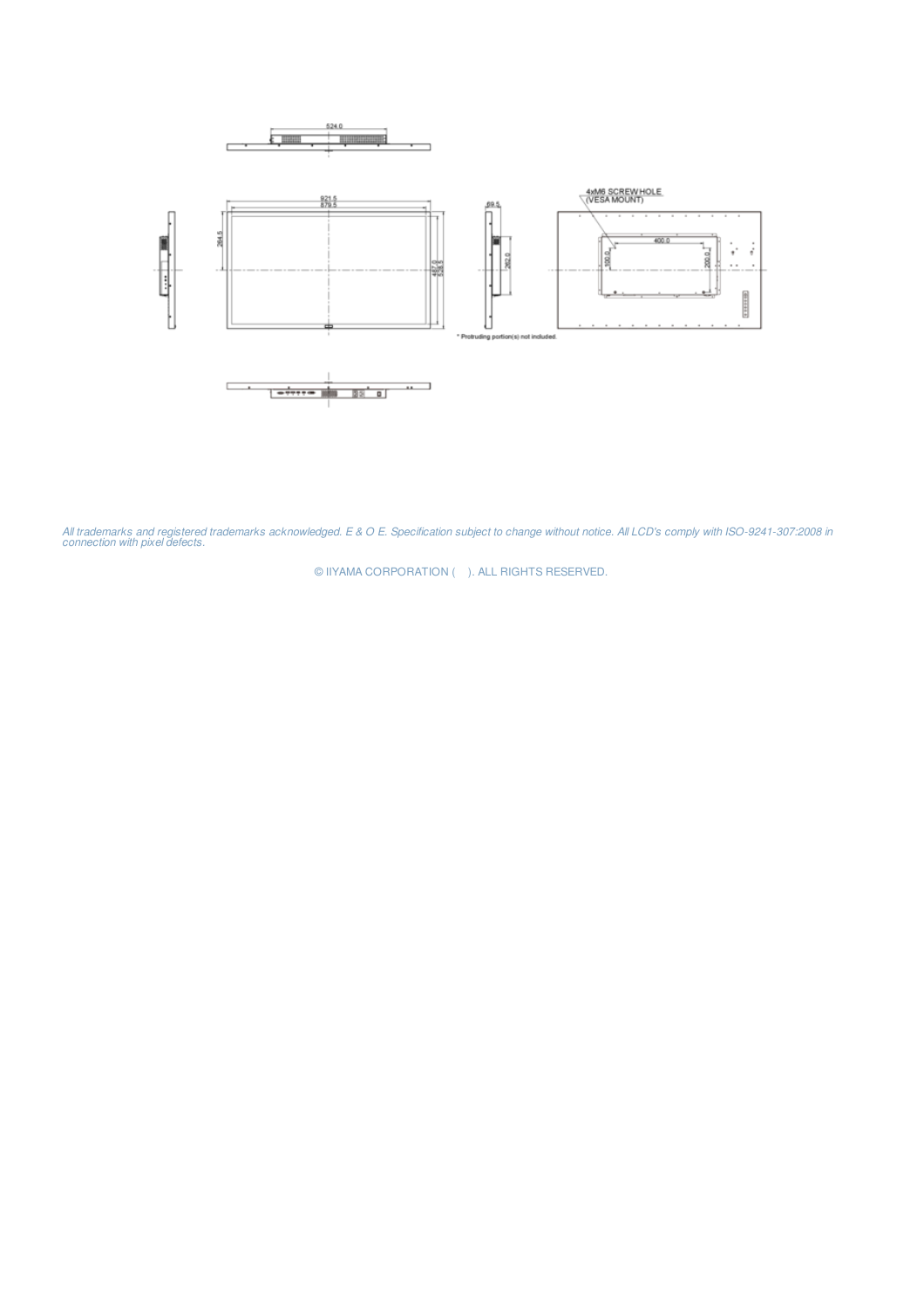

42" large format display, 24/7 operation and OPS PC slot

The professional appearance of the ProLite LH4281S incorporates a slim design featuring a sleek bezel. Featuring IPS panel technology this elegant display ensures exceptional colour accuracy and vivid, life-like quality from all angles. The LED-backlit technology guarantees low power consumption and reliable long-term operation. Built in expansion slot supports the Open Pluggable Specification (OPS) standard; it simplifies the installation of a plug-in PC for digital signage applications. Landscape and Portrait friendly, ProLite LH4281S is designed for a continues operation. Perfect for true impact in Digital Signage and an ideal solution for a video wall set-up.



#### IPS



#### OPS PC SLOT

IPS technology offers higher contrast, darker blacks and much better viewing angles than standard TN technology. The screen will look good no matter what angle you look at it. Build in expansion slot supports the Open Pluggable Specification (OPS) standard; it simplifies the installation of a plug-in PC for digital signage applications.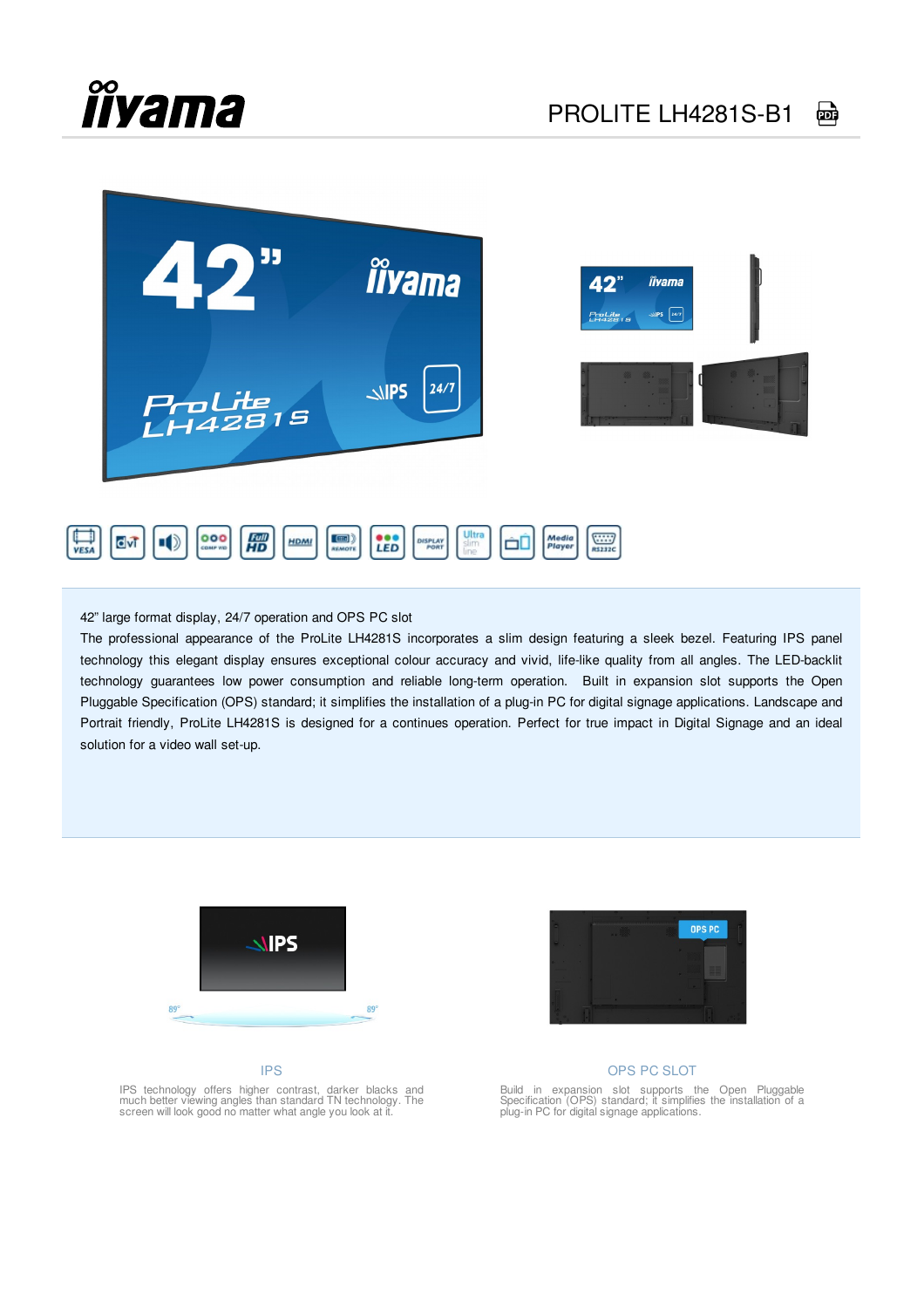| <b>DIAGONAL</b>              | 41.9"; 106.5cm                                                        |
|------------------------------|-----------------------------------------------------------------------|
| <b>PANEL</b>                 | <b>IPS LED</b>                                                        |
| DISPLAY AREA H X W           | 521.96 x 927.94 mm; 20.5" x 36.5"                                     |
| <b>RESPONSE TIME</b>         | 8 ms                                                                  |
| CONTRAST                     | 1 300 : 1 typical                                                     |
| <b>BRIGHTNESS</b>            | 500 cd/m <sup>2</sup> typical                                         |
| <b>VIEWING ZONE</b>          | horizontal/vertical: 178°/178°; right/left: 89°/89°; up/down: 89°/89° |
| PIXEL PITCH H X V            | $0.4833 \times 0.4833$ mm                                             |
| NATIVE RESOLUTION            | Full HD 1080p, 1920 x 1080 (2.1 megapixel)                            |
| <b>HORIZONTAL SYNC</b>       | 30 - 83 KHz                                                           |
| <b>VERTICAL SYNC</b>         | 50 - 76 Hz                                                            |
| <b>SYNCHRONIZATION</b>       | Separate Sync                                                         |
| <b>ASPECT RATIO</b>          | 16:9                                                                  |
| <b>DISPLAY COLOURS</b>       | 1.07 billion                                                          |
| MAX. NON-STOP OPERATING TIME | 24 hours/day                                                          |

## 2. INTERFACES & CONNECTORS

| <b>HDCP</b>               | yes;                                             |
|---------------------------|--------------------------------------------------|
| <b>EXPANSION SOLUTION</b> | OPS slot                                         |
| <b>VIDEO IN</b>           | VGA, DVI-D, 2xHDMI, DisplayPort, Component Video |
| <b>VIDEO OUT</b>          | DVI-D, DisplayPort 1.2 (daisy-chain function)    |
| <b>AUDION IN</b>          | RCA (L/R), mini Jack                             |
| AUDIO OUT                 | RCA (L/R), mini Jack, speakers                   |
| <b>CONTROLS</b>           | LAN RJ-45, RS232, IR Extender                    |

| <b>PLUG &amp; PLAY</b> | VESA DDC2B™                                                                                                                                                                                                                                                                                                                                                                                                                                                                                                                                                                                                                                                                                                                                                                                                         |
|------------------------|---------------------------------------------------------------------------------------------------------------------------------------------------------------------------------------------------------------------------------------------------------------------------------------------------------------------------------------------------------------------------------------------------------------------------------------------------------------------------------------------------------------------------------------------------------------------------------------------------------------------------------------------------------------------------------------------------------------------------------------------------------------------------------------------------------------------|
| <b>CONTROLS</b>        | On-Screen-Display in 14 languages (EN, DE, NL, FR, IT, ES, RU, PL, CZ, TU, Chinees, PT, Arabic, JP)<br>controlled by back controls or a remote control                                                                                                                                                                                                                                                                                                                                                                                                                                                                                                                                                                                                                                                              |
| <b>USER CONTROLS</b>   | picture (picture style, restore style, backlight, colour, sharpness, noise reduction, MPEG artifact<br>reduction, digital crystal clear, advanced, game or computer, format and edges) sound (sound style,<br>restore style, bass, treble, balance, surround mode, audio out, advanced) tiling (enable, H. monitors, V.<br>monitors, position, frame comp.) general settings (menu language, monitor ID, auto search, clock,<br>scheduling, sleep timer, easylink, auto adjust, local KB lock, RC lock, pixel shift, smart power, wake on<br>lan, switch on state, LED, switch delay, logo, APM, information OSD, displayport ver, network control<br>port, factory settings) network settings (view network settings, network configuration, static IP<br>configuration, digital media renderer-DMR, network name) |
| <b>SPEAKERS</b>        | $2 \times 10$ W (Stereo)                                                                                                                                                                                                                                                                                                                                                                                                                                                                                                                                                                                                                                                                                                                                                                                            |
| <b>SAFETY</b>          | CB, CE, CU, TÜV-Bauart                                                                                                                                                                                                                                                                                                                                                                                                                                                                                                                                                                                                                                                                                                                                                                                              |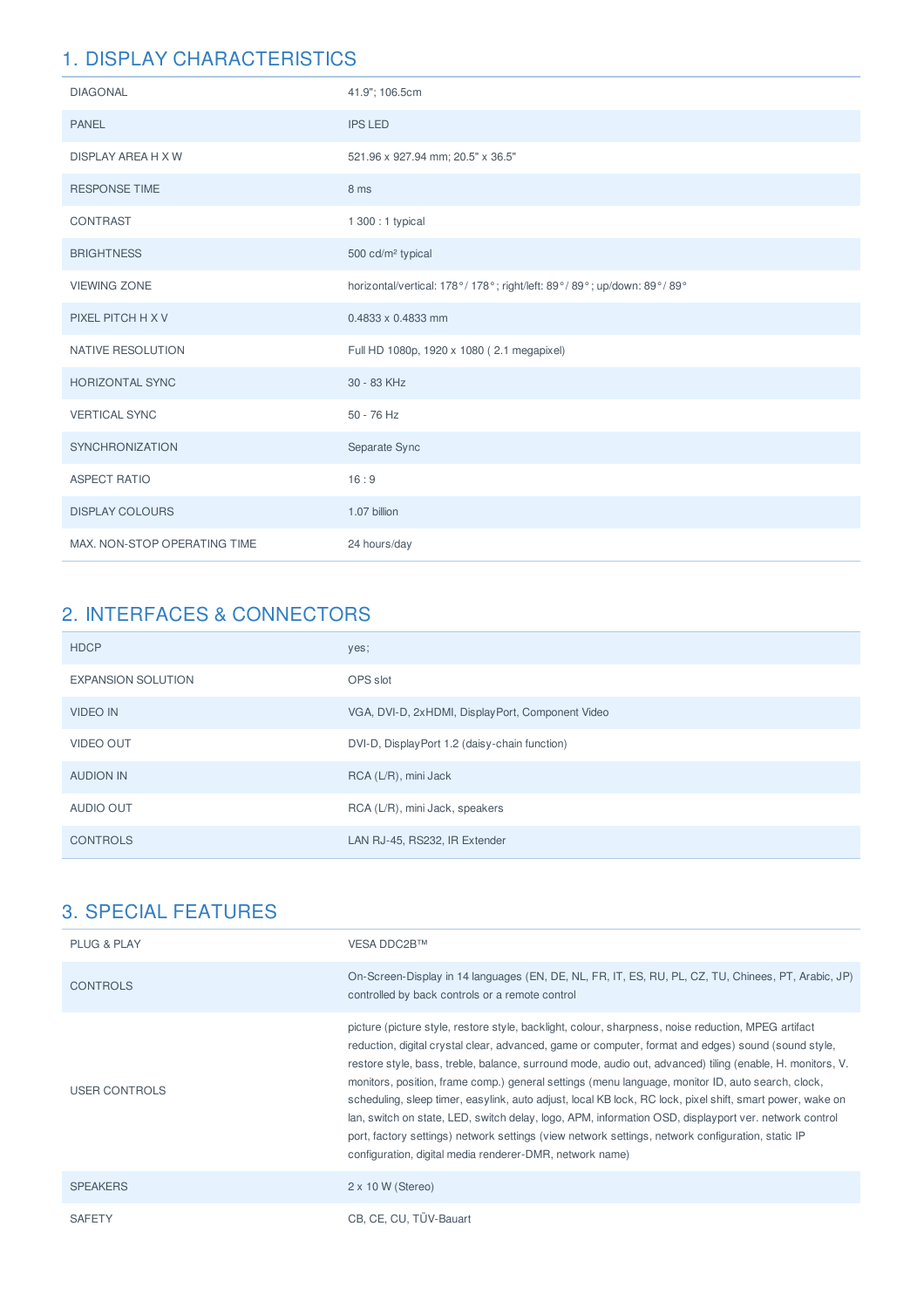| <b>VESA MOUNTING</b>     | 200 x 200 mm        |
|--------------------------|---------------------|
| <b>COLOUR</b>            | <b>Black</b>        |
| <b>EXTERNAL CONTROLS</b> | yes                 |
| <b>ORIENTATION</b>       | landscape / portait |
| <b>FANLESS DESIGN</b>    | yes                 |
| <b>METAL BEZEL</b>       | yes                 |

|                      | power cable, DVI-D signal cable, HDMI signal cable, mDP-DP signal cable, DisplayPort signal cable,     |
|----------------------|--------------------------------------------------------------------------------------------------------|
| INCLUDED ACCESSORIES | RS232C cable, remote control, 2x battery, POP-label, EU Energy label, iiyama logo sticker, quick start |
|                      | quide, safety quide                                                                                    |

## 5. POWER MANAGEMENT

| <b>POWER SUPPLY</b>     | AC 100 - 240 V, 50 / 60 Hz, 2.5A                   |
|-------------------------|----------------------------------------------------|
| POWER SUPPLY UNIT       | internal                                           |
| POWER USAGE             | 110 W typical; max. 0.5 W in Power management mode |
| <b>POWER MANAGEMENT</b> | <b>VESA DPMS</b>                                   |

## 6. EU ENERGY EFFICIENCY LABEL

|--|--|

This is information under Regulation (EU) No 1062/2010.<br>\*Based on the power consumption of the television operating 4 hours per day for 365 days. The actual energy consumption will depend on how the television is *used.*

## 7. DIMENSIONS & WEIGHT



All trademarks and registered trademarks acknowledged. E & O E. Specification subject to change without notice. All LCD's comply with ISO-9241-307:2008 in<br>connection with pixel defects.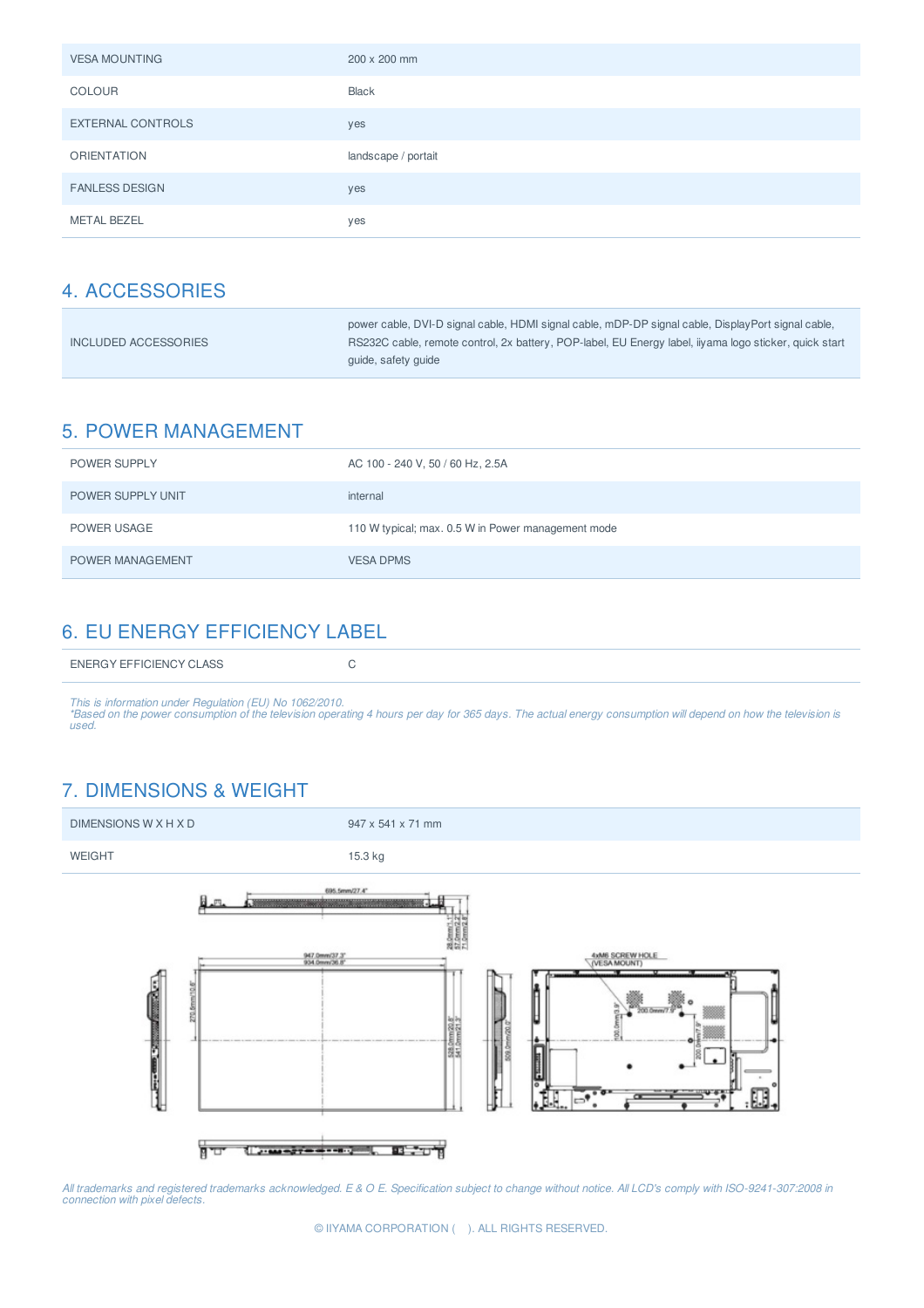# **îîvama**

## Technical specification



## **ProLite LH4264S-B1**

#### ProLite LH4264S - a 42" Full HD professional large format display

Incorporating IPS panel technology the LH4264S guarantees great viewing from all angles, high brightness and exceptional colour clarity. It features an ambient light sensor delivering exceptional performance with the added benefit of saving on power. Features include PIP and PBP perfect for Video Conferencing or handing multi-input content in many environments. Landscape and Portrait friendly, the display can be mounted according to the application for true impact in Digital Signage.

INTERFACES / CONNECTORS / CONTROLLERS

#### DISPLAY CHARACTERISTICS

| Diagonal                                                                                                                                                                                                                         | 42": 106.5 cm                                                                 | Analog input connector  | VGA, RCA (VIDEO), S-Video, BNC jack,                                                                                                                                                                                              |
|----------------------------------------------------------------------------------------------------------------------------------------------------------------------------------------------------------------------------------|-------------------------------------------------------------------------------|-------------------------|-----------------------------------------------------------------------------------------------------------------------------------------------------------------------------------------------------------------------------------|
| Panel                                                                                                                                                                                                                            | IPS, LED-Backlit                                                              |                         | mini jack                                                                                                                                                                                                                         |
| Display area h x w                                                                                                                                                                                                               | 522 x 927.9 mm; 20.6" x 36.5"                                                 | Digital input connector | DVI-D, HDMI, DisplayPort                                                                                                                                                                                                          |
| Response time                                                                                                                                                                                                                    | 9 ms                                                                          | <b>HDCP</b>             | yes                                                                                                                                                                                                                               |
| <b>Static contrast</b>                                                                                                                                                                                                           | 1 000 : 1 typical                                                             | Audio-signal-input      | mini jack, RCA L/R(2x)                                                                                                                                                                                                            |
| <b>Brightness</b><br><b>Viewing zone</b>                                                                                                                                                                                         | 400 cd/m <sup>2</sup> typical<br>horizontal/vertical: 178°/ 178°; right/left: | Output connector        | RS232C, RCA (L/R), VGA (D-Sub), BNC<br>jack (VIDEO)                                                                                                                                                                               |
|                                                                                                                                                                                                                                  | 89°/89°; up/down: 89°/89°                                                     | Inputs                  | RS232C, RCA (L/R), mini jack, BNC jack,<br>S-Video, RJ45 (for LAN control)                                                                                                                                                        |
| Display colour                                                                                                                                                                                                                   | 16.7 million                                                                  |                         |                                                                                                                                                                                                                                   |
| Pixel pitch h x v                                                                                                                                                                                                                | $0.4833 \times 0.4833$ mm                                                     |                         |                                                                                                                                                                                                                                   |
|                                                                                                                                                                                                                                  | Native resolution Full HD 1080p, 1920 x 1080 (2.1 megapixel)                  |                         |                                                                                                                                                                                                                                   |
| <b>Horizontal sync</b>                                                                                                                                                                                                           | 30 - 83 KHz                                                                   | <b>SPECIAL FEATURES</b> |                                                                                                                                                                                                                                   |
| <b>Vertical sync</b>                                                                                                                                                                                                             | $50 - 76$ Hz                                                                  |                         |                                                                                                                                                                                                                                   |
| Synchronization                                                                                                                                                                                                                  | Separate Sync                                                                 | Plug & Play             | <b>VESA DDC2BTM</b>                                                                                                                                                                                                               |
| Aspect ratio                                                                                                                                                                                                                     | 16:9                                                                          | <b>Controls</b>         | On-Screen-Display in 7 languages (EN, FR,                                                                                                                                                                                         |
| PIP (Picture in Picture)                                                                                                                                                                                                         | PIP, PBP                                                                      |                         | ES, NL, DE, PL, RU) controlled by back                                                                                                                                                                                            |
| Max. non-stop operating time                                                                                                                                                                                                     | 18 hours/day (IRFM on)                                                        |                         | controls or a remote control                                                                                                                                                                                                      |
| <b>POWER MANAGEMENT</b>                                                                                                                                                                                                          |                                                                               | User controls           | picture (picture mode, backlight, contrast,<br>brightness, chroma, phase, sharpness, colour<br>temp., noise reduction, film mode, rest),<br>sound (sound mode, treble, bass, balance,<br>surround, speaker, audio source, reset), |
| Power supply                                                                                                                                                                                                                     | AC 100 - 240 V, 50 / 60 Hz                                                    |                         | screen (PAP setting, display wall, aspect,<br>adjust screen, freeze), setting (language,                                                                                                                                          |
| <b>Power Supply Unit</b>                                                                                                                                                                                                         | internal                                                                      |                         | schedule, power save, control setting, network                                                                                                                                                                                    |
| Power usage                                                                                                                                                                                                                      | 119 W typical; max. 0.5 W in Power<br>management mode                         |                         | settings, set monitor ID, HDMI control,<br>advanced, information, reset all)                                                                                                                                                      |
| Power management                                                                                                                                                                                                                 | <b>VESA DPMS</b>                                                              | <b>Speakers</b>         | $2 \times 12$ W (Stereo)                                                                                                                                                                                                          |
|                                                                                                                                                                                                                                  |                                                                               | <b>Safety</b>           | CE, TÜV-Bauart, CB, CU                                                                                                                                                                                                            |
|                                                                                                                                                                                                                                  |                                                                               | <b>VESA mounting</b>    | 400 x 200 mm                                                                                                                                                                                                                      |
|                                                                                                                                                                                                                                  |                                                                               | Colour                  | <b>Black</b>                                                                                                                                                                                                                      |
| EU ENERGY EFFICIENCY LABEL                                                                                                                                                                                                       |                                                                               | <b>Remote control</b>   | yes                                                                                                                                                                                                                               |
| Energy efficiency class                                                                                                                                                                                                          | C                                                                             | Orientation             | portrait/landscape                                                                                                                                                                                                                |
| On Mode Power Consumption                                                                                                                                                                                                        | 100W                                                                          |                         |                                                                                                                                                                                                                                   |
| <b>Annual Energy Consumption</b>                                                                                                                                                                                                 | 146 kW/annum*                                                                 |                         |                                                                                                                                                                                                                                   |
| Visible Screen Diagonal                                                                                                                                                                                                          | 107 cm; 42"                                                                   | <b>ACCESORIES</b>       |                                                                                                                                                                                                                                   |
| This is information under Regulation (EU) No 1062/2010.<br>*Based on the power consumption of the television operating 4 hours per day for 365 days. The actual energy consumption will depend on<br>how the television is used. |                                                                               |                         | Driver Windows 95 / 98 / 2000 / ME / XP / Vista / 7 /<br>8                                                                                                                                                                        |
| <b>DIMENSIONS / WEIGHT</b>                                                                                                                                                                                                       |                                                                               | Included accessories    | power cable, VGA signal cable, DVI-D signal<br>cable, remote control, iiyama logo sticker,<br>quick start quide, safety quide                                                                                                     |
|                                                                                                                                                                                                                                  |                                                                               |                         |                                                                                                                                                                                                                                   |

**Dimensions w x h x d** 980.5 x 570 x 105 mm ᅠ@**w・ゥァィエ** ᅠ@QX@ォァ

All trademarks and registered trademarks acknowledged. E & O E. Specification subject to change without notice. All LCD's comply with ISO-9241-307:2008 in connection with pixel defects.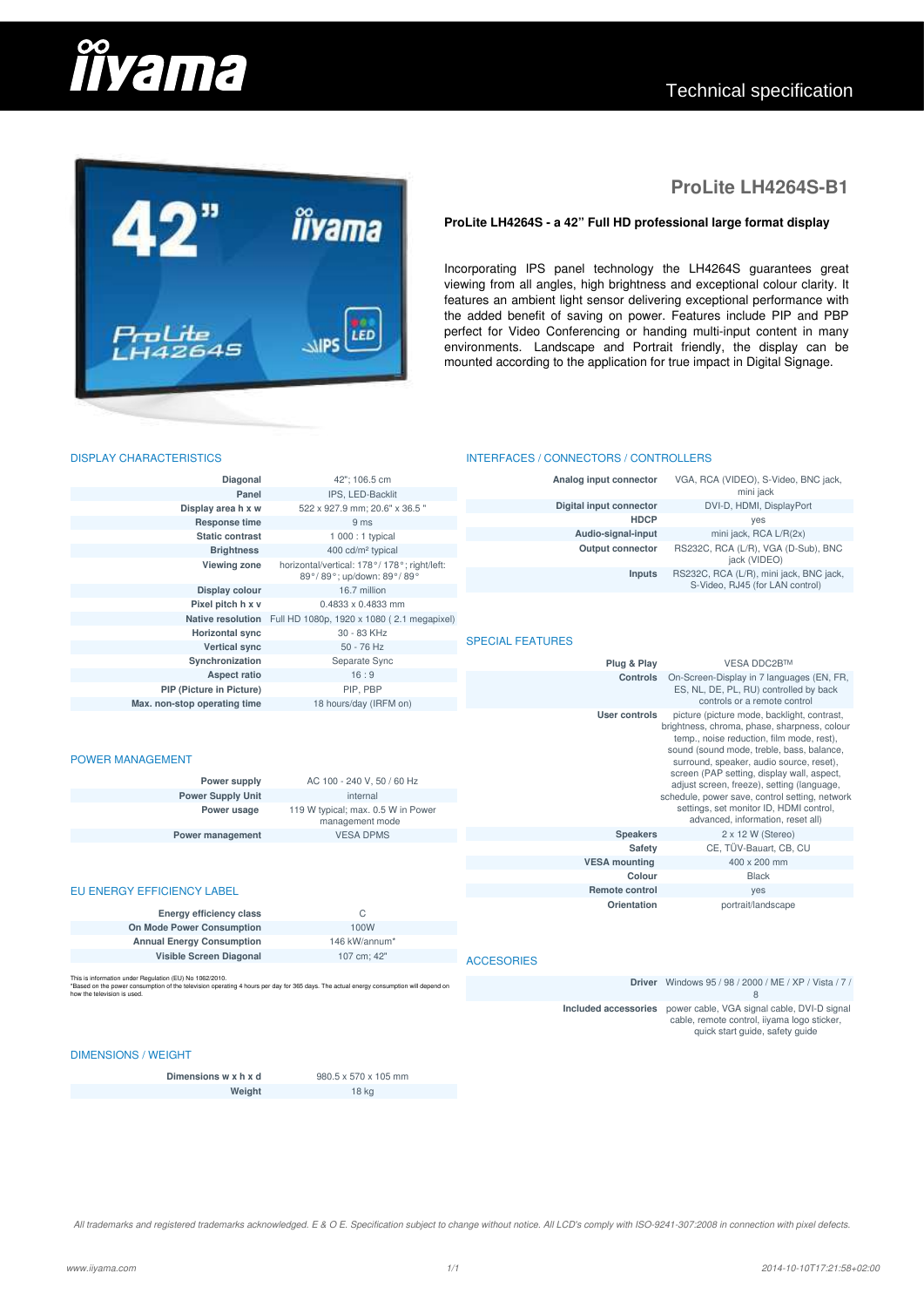# **îîvama**

## Technical specification



## **ProLite LH4664S-B1**

#### ProLite LH4664S - a 46" Full HD professional large format display

Incorporating AMVA3 panel technology the LH4664S guarantees great viewing from all angles, high brightness and perfect colour clarity. It features an ambient light sensor delivering exceptional performance with the added benefit of saving on power. Features include PIP and PBP perfect for Video Conferencing or handing multi-input content in many environments. Landscape and Portrait friendly, the display can be mounted according to the application for true impact in Digital Signage.

INTERFACES / CONNECTORS / CONTROLLERS

#### DISPLAY CHARACTERISTICS

| Diagonal                                                                                                                                                                                                                        | 46"; 116.8cm                                                              | Analog input connector  | VGA (D-Sub), RCA (VIDEO), S-Video, BNC<br>jack, mini jack                                                                                                                                                                         |
|---------------------------------------------------------------------------------------------------------------------------------------------------------------------------------------------------------------------------------|---------------------------------------------------------------------------|-------------------------|-----------------------------------------------------------------------------------------------------------------------------------------------------------------------------------------------------------------------------------|
| Panel                                                                                                                                                                                                                           | AMVA3 LED                                                                 | Digital input connector | DVI-D, HDMI, DisplayPort                                                                                                                                                                                                          |
| Display area h x w                                                                                                                                                                                                              | 572.67 x 1018.08 mm; 22.5" x 40.1"                                        | <b>HDCP</b>             | yes                                                                                                                                                                                                                               |
| Response time                                                                                                                                                                                                                   | 6.5 ms                                                                    | Audio-signal-input      | mini jack, RCA L/R(2x)                                                                                                                                                                                                            |
| <b>Static contrast</b>                                                                                                                                                                                                          | 4 000 : 1 typical                                                         | <b>Output connector</b> | RS232C, RCA (L/R), VGA (D-Sub), BNC                                                                                                                                                                                               |
| <b>Brightness</b>                                                                                                                                                                                                               | 500 cd/m <sup>2</sup> typical                                             |                         | jack (VIDEO)                                                                                                                                                                                                                      |
| <b>Viewing zone</b>                                                                                                                                                                                                             | horizontal/vertical: 178°/ 178°; right/left:<br>89°/89°; up/down: 89°/89° | Inputs                  | RS232C, RCA (L/R), mini jack, BNC jack,<br>S-Video, RJ45 (for LAN control)                                                                                                                                                        |
| Display colour                                                                                                                                                                                                                  | 16.7 million                                                              |                         |                                                                                                                                                                                                                                   |
| Pixel pitch h x v                                                                                                                                                                                                               | 0.53025 x 0.53025 mm                                                      |                         |                                                                                                                                                                                                                                   |
| Native resolution                                                                                                                                                                                                               | Full HD 1080p, 1920 x 1080 (2.1 megapixel)                                |                         |                                                                                                                                                                                                                                   |
| <b>Horizontal sync</b>                                                                                                                                                                                                          | 30 - 83 KHz                                                               | <b>SPECIAL FEATURES</b> |                                                                                                                                                                                                                                   |
| <b>Vertical sync</b>                                                                                                                                                                                                            | 50 - 76 Hz                                                                |                         |                                                                                                                                                                                                                                   |
| Synchronization                                                                                                                                                                                                                 | Separate Sync                                                             | Plug & Play             | VESA DDC2B™                                                                                                                                                                                                                       |
| <b>Aspect ratio</b>                                                                                                                                                                                                             | 16:9                                                                      | Controls                | On-Screen-Display in 7 languages (EN, FR,                                                                                                                                                                                         |
| <b>PIP (Picture in Picture)</b>                                                                                                                                                                                                 | PIP, PBP                                                                  |                         | ES, NL, DE, PL, RU) controlled by back                                                                                                                                                                                            |
| Max. non-stop operating time                                                                                                                                                                                                    | 18 hours/day (IRFM on)                                                    |                         | controls or a remote control                                                                                                                                                                                                      |
| <b>POWER MANAGEMENT</b>                                                                                                                                                                                                         |                                                                           | User controls           | picture (picture mode, backlight, contrast,<br>brightness, chroma, phase, sharpness, colour<br>temp., noise reduction, film mode, rest),<br>sound (sound mode, treble, bass, balance,<br>surround, speaker, audio source, reset), |
| Power supply                                                                                                                                                                                                                    | AC 100 - 240 V, 50 / 60 Hz                                                |                         | screen (PAP setting, display wall, aspect,<br>adjust screen, freeze), setting (language,                                                                                                                                          |
| <b>Power Supply Unit</b>                                                                                                                                                                                                        | internal                                                                  |                         | schedule, power save, control setting, network                                                                                                                                                                                    |
| Power usage                                                                                                                                                                                                                     | 132 W typical; max. 0.5 W in Power<br>management mode                     |                         | settings, set monitor ID, HDMI control,<br>advanced, information, reset all)                                                                                                                                                      |
| Power management                                                                                                                                                                                                                | <b>VESA DPMS</b>                                                          | <b>Speakers</b>         | $2 \times 12$ W (Stereo)                                                                                                                                                                                                          |
|                                                                                                                                                                                                                                 |                                                                           | Safety                  | CE, TÜV-Bauart, CB, GOST-R                                                                                                                                                                                                        |
|                                                                                                                                                                                                                                 |                                                                           | <b>VESA mounting</b>    | 400 x 200 mm                                                                                                                                                                                                                      |
|                                                                                                                                                                                                                                 |                                                                           | Colour                  | <b>Black</b>                                                                                                                                                                                                                      |
| <b>EU ENERGY EFFICIENCY LABEL</b>                                                                                                                                                                                               |                                                                           | <b>Remote control</b>   | yes                                                                                                                                                                                                                               |
| Energy efficiency class                                                                                                                                                                                                         | B                                                                         | Orientation             | portrait/landscape                                                                                                                                                                                                                |
| On Mode Power Consumption                                                                                                                                                                                                       | 94.3W                                                                     |                         |                                                                                                                                                                                                                                   |
| <b>Annual Energy Consumption</b>                                                                                                                                                                                                | 138 kW/annum*                                                             |                         |                                                                                                                                                                                                                                   |
| Visible Screen Diagonal                                                                                                                                                                                                         | 117 cm; 46"                                                               | <b>ACCESORIES</b>       |                                                                                                                                                                                                                                   |
| This is information under Regulation (EU) No 1062/2010.<br>Based on the power consumption of the television operating 4 hours per day for 365 days. The actual energy consumption will depend on<br>how the television is used. |                                                                           |                         | <b>Driver</b> Windows 95 / 98 / 2000 / ME / XP / Vista / 7 /<br>8                                                                                                                                                                 |
|                                                                                                                                                                                                                                 |                                                                           | Included accessories    | power cable, VGA (D-Sub) signal cable,<br>DVI-D signal cable, remote control, iiyama<br>logo sticker, quick start guide, safety guide                                                                                             |
| <b>DIMENSIONS / WEIGHT</b>                                                                                                                                                                                                      |                                                                           |                         |                                                                                                                                                                                                                                   |

**Dimensions w x h x d**  $1051 \times 605.5 \times 84 \text{ mm}$ **Weight** 22 kg

All trademarks and registered trademarks acknowledged. E & O E. Specification subject to change without notice. All LCD's comply with ISO-9241-307:2008 in connection with pixel defects.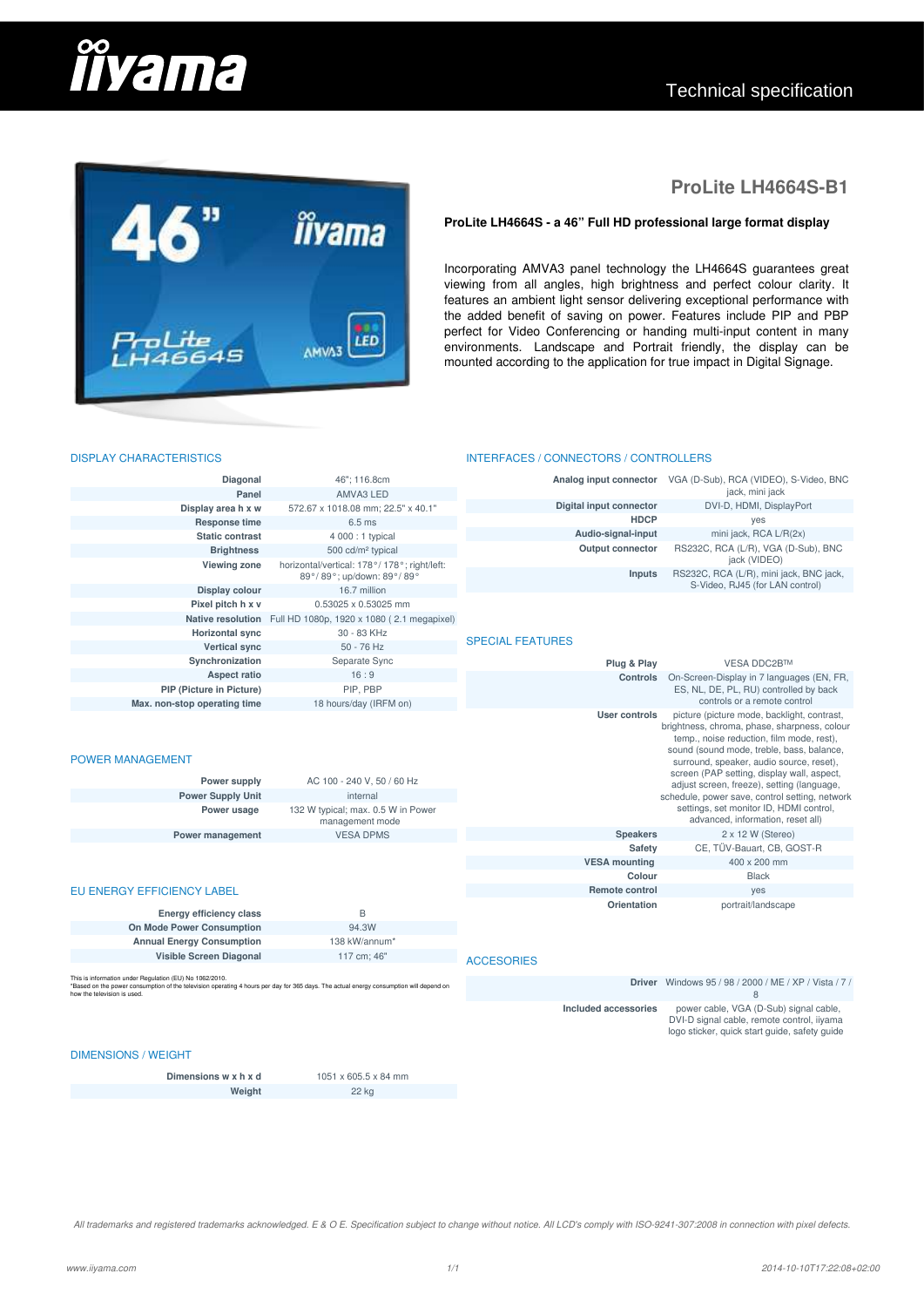# <u>iivama</u>



## **ProLite LH4780SB-B1**

#### **47" large format display, 24/7 operation and high brightness**

Incorporating IPS panel technology the LH4780SB guarantees great viewing from all angles and perfect colour clarity. The higher brightness rowing control in the settlem and clear image, resulting in outstanding information transmission performance, even in bright environment. Features include PIP and PBP perfect for Video Conferencing or handling multi-input content. Build in expansion slot supports the Open Pluggable Specification (OPS) standard; it simplifies the installation of a plug-in PC for digital signage applications. Landscape and Portrait friendly, ProLite LH4780SB is designed for a continues operation. Perfect for true impact in Digital Signage.

#### INTERFACES / CONNECTORS / CONTROLLERS

| Diagonal                                                                                                                                                                                                                                                           | 47"; 119.3cm                                                                                                                                                                               | Analog input connector    | VGA (D-Sub), S-Video, BNC jack, mini jack                                                                                                                                                                                                                                                                                                                                                                                                                                                                                                                                                                                                                                                                                                                                                                                                                                                                                                                                                                                                                                                             |
|--------------------------------------------------------------------------------------------------------------------------------------------------------------------------------------------------------------------------------------------------------------------|--------------------------------------------------------------------------------------------------------------------------------------------------------------------------------------------|---------------------------|-------------------------------------------------------------------------------------------------------------------------------------------------------------------------------------------------------------------------------------------------------------------------------------------------------------------------------------------------------------------------------------------------------------------------------------------------------------------------------------------------------------------------------------------------------------------------------------------------------------------------------------------------------------------------------------------------------------------------------------------------------------------------------------------------------------------------------------------------------------------------------------------------------------------------------------------------------------------------------------------------------------------------------------------------------------------------------------------------------|
| Panel                                                                                                                                                                                                                                                              | <b>IPS LED</b>                                                                                                                                                                             | Digital input connector   | DVI-D, 2 x HDMI, DisplayPort                                                                                                                                                                                                                                                                                                                                                                                                                                                                                                                                                                                                                                                                                                                                                                                                                                                                                                                                                                                                                                                                          |
| Display area h x w                                                                                                                                                                                                                                                 | 584.8 x 1039.7 mm; 23" x 40.9"                                                                                                                                                             | <b>HDCP</b>               | yes                                                                                                                                                                                                                                                                                                                                                                                                                                                                                                                                                                                                                                                                                                                                                                                                                                                                                                                                                                                                                                                                                                   |
| <b>Response time</b>                                                                                                                                                                                                                                               | 12 ms                                                                                                                                                                                      | Audio-signal-input        | mini jack                                                                                                                                                                                                                                                                                                                                                                                                                                                                                                                                                                                                                                                                                                                                                                                                                                                                                                                                                                                                                                                                                             |
| <b>Static contrast</b>                                                                                                                                                                                                                                             | 1 300 : 1 typical                                                                                                                                                                          | <b>Output connector</b>   | RS232C, VGA (D-Sub), BNC jack (VIDEO)                                                                                                                                                                                                                                                                                                                                                                                                                                                                                                                                                                                                                                                                                                                                                                                                                                                                                                                                                                                                                                                                 |
| <b>Brightness</b>                                                                                                                                                                                                                                                  | 700 cd/m <sup>2</sup> typical                                                                                                                                                              | <b>Expansion solution</b> | OPS slot                                                                                                                                                                                                                                                                                                                                                                                                                                                                                                                                                                                                                                                                                                                                                                                                                                                                                                                                                                                                                                                                                              |
| <b>Viewing zone</b>                                                                                                                                                                                                                                                | horizontal/vertical: 178°/ 178°; right/left:<br>89°/89°; up/down: 89°/89°                                                                                                                  | Inputs                    | RS232C, mini jack, BNC jack, S-Video, RJ45<br>(for LAN control)                                                                                                                                                                                                                                                                                                                                                                                                                                                                                                                                                                                                                                                                                                                                                                                                                                                                                                                                                                                                                                       |
| Pixel pitch h x v                                                                                                                                                                                                                                                  | $0.542 \times 0.542$ mm                                                                                                                                                                    |                           |                                                                                                                                                                                                                                                                                                                                                                                                                                                                                                                                                                                                                                                                                                                                                                                                                                                                                                                                                                                                                                                                                                       |
| Native resolution                                                                                                                                                                                                                                                  | Full HD 1080p, 1920 x 1080 (2.1 megapixel)                                                                                                                                                 |                           |                                                                                                                                                                                                                                                                                                                                                                                                                                                                                                                                                                                                                                                                                                                                                                                                                                                                                                                                                                                                                                                                                                       |
| <b>Horizontal sync</b>                                                                                                                                                                                                                                             | 31.5 - 91.1 KHz                                                                                                                                                                            |                           |                                                                                                                                                                                                                                                                                                                                                                                                                                                                                                                                                                                                                                                                                                                                                                                                                                                                                                                                                                                                                                                                                                       |
| Vertical sync                                                                                                                                                                                                                                                      | $50 - 85$ Hz                                                                                                                                                                               | <b>SPECIAL FEATURES</b>   |                                                                                                                                                                                                                                                                                                                                                                                                                                                                                                                                                                                                                                                                                                                                                                                                                                                                                                                                                                                                                                                                                                       |
| Synchronization                                                                                                                                                                                                                                                    | Separate Sync                                                                                                                                                                              |                           |                                                                                                                                                                                                                                                                                                                                                                                                                                                                                                                                                                                                                                                                                                                                                                                                                                                                                                                                                                                                                                                                                                       |
| <b>Aspect ratio</b>                                                                                                                                                                                                                                                | 16:9                                                                                                                                                                                       | Plug & Play               | <b>VESA DDC2B™</b>                                                                                                                                                                                                                                                                                                                                                                                                                                                                                                                                                                                                                                                                                                                                                                                                                                                                                                                                                                                                                                                                                    |
| <b>Display colours</b>                                                                                                                                                                                                                                             | 1.06 billion                                                                                                                                                                               | Controls                  | On-Screen-Display in 6 languages (EN, FR,                                                                                                                                                                                                                                                                                                                                                                                                                                                                                                                                                                                                                                                                                                                                                                                                                                                                                                                                                                                                                                                             |
| PIP (Picture in Picture)                                                                                                                                                                                                                                           | PIP, PBP                                                                                                                                                                                   |                           | NL, DE, PL, RU) controlled by back controls                                                                                                                                                                                                                                                                                                                                                                                                                                                                                                                                                                                                                                                                                                                                                                                                                                                                                                                                                                                                                                                           |
| Max. non-stop operating time                                                                                                                                                                                                                                       | 24 hours/day (Screen Saver - Motion mode                                                                                                                                                   | <b>User controls</b>      | or a remote control<br>picture (brightness, contrast, sharpness,                                                                                                                                                                                                                                                                                                                                                                                                                                                                                                                                                                                                                                                                                                                                                                                                                                                                                                                                                                                                                                      |
| <b>POWER MANAGEMENT</b><br>Power supply<br><b>Power Supply Unit</b><br>Power usage<br>Power management<br>EU ENERGY EFFICIENCY LABEL<br><b>Energy efficiency class</b><br>On Mode Power Consumption<br><b>Annual Energy Consumption</b><br>Visible Screen Diagonal | set on)<br>AC 100 - 240 V, 50 / 60 Hz<br>internal<br>140 W typical; max. 0.8 W in Power<br>management mode<br><b>VESA DPMS, ENERGY STAR®</b><br>B<br>85.4W<br>125 kW/annum*<br>119 cm; 47" |                           | black level, noise reduction, tint, colour, colour<br>temperature, colour control, gamma, auto<br>brightness, picture reset), screen (H. position,<br>V. position, clock, phase, zoom mode, custom<br>zoom, H. resolution, V. resolution, screen<br>reset), audio (balance, treble, bass, speaker,<br>audio reset), PIP (PIP mode, PIP size, PIP<br>audio, PIP H. position, PIP V. position, sub<br>input, PIP reset), configuration 1 (auto setup.<br>auto adjust, power save, language, screen<br>saver, colour system, side border colour,<br>configuration reset, factory reset),<br>configuration 2(serial control, LAN setting,<br>controller setting, control time out, monitor ID,<br>OSD turn off, OSD H. position, OSD V.<br>position, OSD rotation, information OSD, off<br>timer, schedule, date and time, monitor<br>information), advanced option (input<br>resolution, black level expansion, input<br>change, input detect, scan mode, scan<br>conversion, film mode, smooth motion mode,<br>IR control, tiling, hat status, power on delay,<br>terminal setting, closed caption, USB |
| This is information under Regulation (EU) No 1062/2010.<br>*Based on the power consumption of the television operating 4 hours per day for 365 days. The actual energy consumption will depend on                                                                  |                                                                                                                                                                                            |                           | upstream                                                                                                                                                                                                                                                                                                                                                                                                                                                                                                                                                                                                                                                                                                                                                                                                                                                                                                                                                                                                                                                                                              |
| how the television is used.                                                                                                                                                                                                                                        |                                                                                                                                                                                            | <b>Speakers</b>           | $2 \times 10$ W (Stereo)                                                                                                                                                                                                                                                                                                                                                                                                                                                                                                                                                                                                                                                                                                                                                                                                                                                                                                                                                                                                                                                                              |
|                                                                                                                                                                                                                                                                    |                                                                                                                                                                                            | Safety                    | CB, CE, EAC, TÜV-Bauart                                                                                                                                                                                                                                                                                                                                                                                                                                                                                                                                                                                                                                                                                                                                                                                                                                                                                                                                                                                                                                                                               |
|                                                                                                                                                                                                                                                                    |                                                                                                                                                                                            | <b>VESA mounting</b>      | 400 x 400 mm                                                                                                                                                                                                                                                                                                                                                                                                                                                                                                                                                                                                                                                                                                                                                                                                                                                                                                                                                                                                                                                                                          |
|                                                                                                                                                                                                                                                                    |                                                                                                                                                                                            | Colour                    | <b>Black</b>                                                                                                                                                                                                                                                                                                                                                                                                                                                                                                                                                                                                                                                                                                                                                                                                                                                                                                                                                                                                                                                                                          |
| <b>DIMENSIONS / WEIGHT</b>                                                                                                                                                                                                                                         |                                                                                                                                                                                            | Remote control            | yes                                                                                                                                                                                                                                                                                                                                                                                                                                                                                                                                                                                                                                                                                                                                                                                                                                                                                                                                                                                                                                                                                                   |
|                                                                                                                                                                                                                                                                    |                                                                                                                                                                                            | Orientation               | portrait/landscape/face up                                                                                                                                                                                                                                                                                                                                                                                                                                                                                                                                                                                                                                                                                                                                                                                                                                                                                                                                                                                                                                                                            |
| Dimensions w x h x d                                                                                                                                                                                                                                               | 1080 x 624.5 x 46.5 mm                                                                                                                                                                     |                           |                                                                                                                                                                                                                                                                                                                                                                                                                                                                                                                                                                                                                                                                                                                                                                                                                                                                                                                                                                                                                                                                                                       |
| Weight                                                                                                                                                                                                                                                             | 17 kg                                                                                                                                                                                      |                           |                                                                                                                                                                                                                                                                                                                                                                                                                                                                                                                                                                                                                                                                                                                                                                                                                                                                                                                                                                                                                                                                                                       |
|                                                                                                                                                                                                                                                                    |                                                                                                                                                                                            | <b>ACCESORIES</b>         |                                                                                                                                                                                                                                                                                                                                                                                                                                                                                                                                                                                                                                                                                                                                                                                                                                                                                                                                                                                                                                                                                                       |
|                                                                                                                                                                                                                                                                    |                                                                                                                                                                                            | <b>Driver</b>             | Windows XP / Vista / 7 / 8                                                                                                                                                                                                                                                                                                                                                                                                                                                                                                                                                                                                                                                                                                                                                                                                                                                                                                                                                                                                                                                                            |

All trademarks and registered trademarks acknowledged. E & O E. Specification subject to change without notice. All LCD's comply with ISO-9241-307:2008 in connection with pixel defects.

#### DISPLAY CHARACTERISTICS

**Included accessories** power cable, VGA (D-Sub) signal cable,

DVI-D signal cable, remote control, iiyama<br>logo sticker, quick start guide, safety guide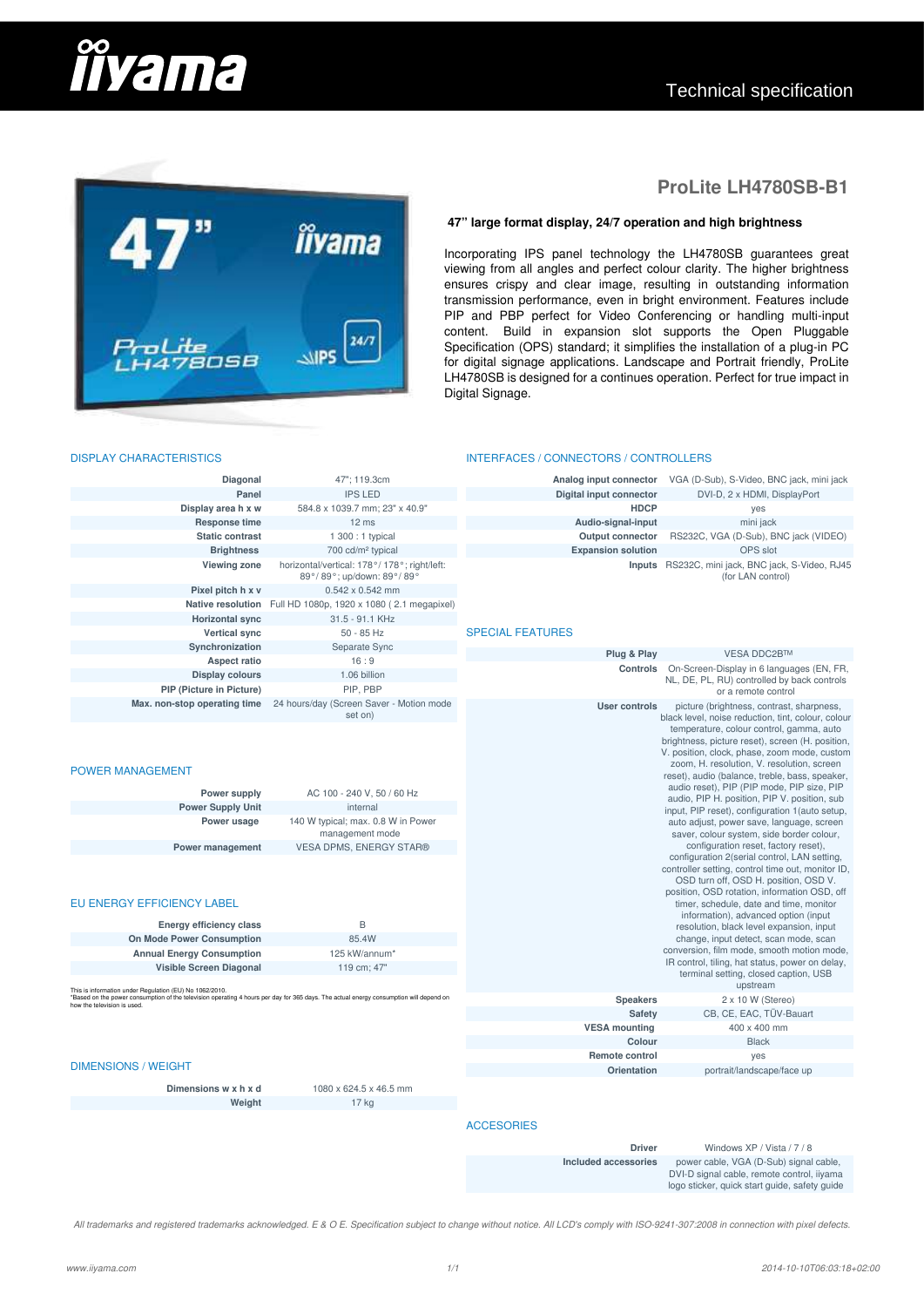## **îîyama**



49" large format display, 24/7 operation and OPS PC slot

The professional appearance of the ProLite LH4981S incorporates a slim design featuring a sleek bezel. Featuring IPS panel technology this elegant display ensures exceptional colour accuracy and vivid, life-like quality from all angles. The LED-backlit technology guarantees low power consumption and reliable long-term operation. Built in expansion slot supports the Open Pluggable Specification (OPS) standard; it simplifies the installation of a plug-in PC for digital signage applications. Landscape and Portrait friendly, ProLite LH4981S is designed for a continues operation. Perfect for true impact in Digital Signage and an ideal solution for a video wall set-up.



#### IPS



#### OPS PC SLOT

Build in expansion slot supports the Open Pluggable Specification (OPS) standard; it simplifies the installation of a plug-in PC for digital signage applications.

IPS technology offers higher contrast, darker blacks and much better viewing angles than standard TN technology. The screen will look good no matter what angle you look at it.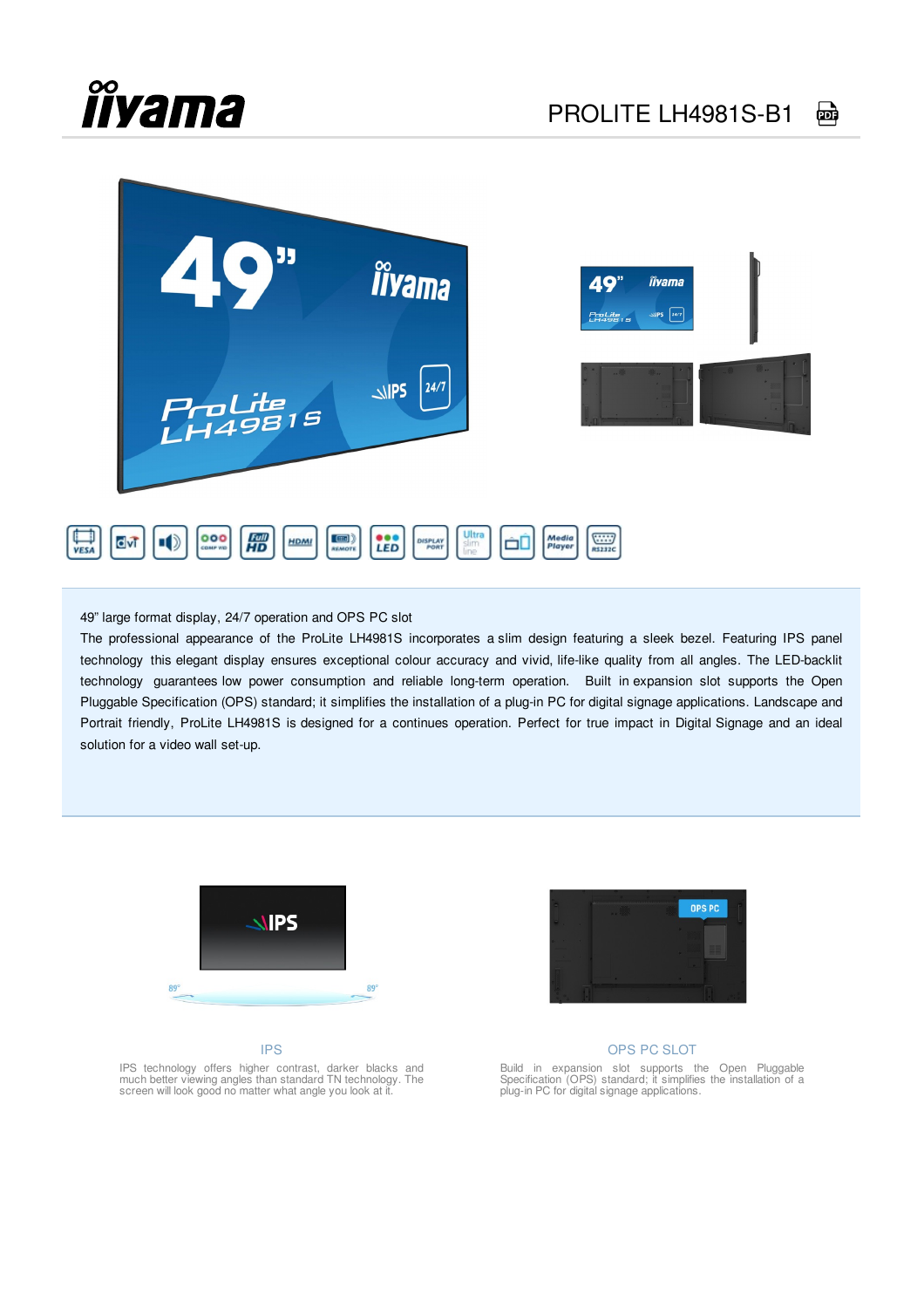| <b>DIAGONAL</b>              | 48.5"; 123.2cm                                                        |
|------------------------------|-----------------------------------------------------------------------|
| <b>PANEL</b>                 | <b>IPS LED</b>                                                        |
| DISPLAY AREA H X W           | 604 x 1073.8 mm; 23.8" x 42.3"                                        |
| <b>RESPONSE TIME</b>         | 8 ms                                                                  |
| CONTRAST                     | 1 300 : 1 typical                                                     |
| <b>BRIGHTNESS</b>            | 500 cd/m <sup>2</sup> typical                                         |
| <b>VIEWING ZONE</b>          | horizontal/vertical: 178°/178°; right/left: 89°/89°; up/down: 89°/89° |
| PIXEL PITCH H X V            | 0.55926 x 0.55926 mm                                                  |
| NATIVE RESOLUTION            | Full HD 1080p, 1920 x 1080 (2.1 megapixel)                            |
| <b>HORIZONTAL SYNC</b>       | 30.0 - 83 KHz                                                         |
| <b>VERTICAL SYNC</b>         | $50 - 76$ Hz                                                          |
| <b>SYNCHRONIZATION</b>       | Separate Sync                                                         |
| <b>ASPECT RATIO</b>          | 16:9                                                                  |
| <b>DISPLAY COLOURS</b>       | 1.07 billion                                                          |
| MAX. NON-STOP OPERATING TIME | 24 hours/day                                                          |

## 2. INTERFACES & CONNECTORS

| <b>HDCP</b>               | yes;                                             |
|---------------------------|--------------------------------------------------|
| <b>EXPANSION SOLUTION</b> | OPS slot                                         |
| <b>VIDEO IN</b>           | VGA, DVI-D, 2xHDMI, DisplayPort, Component Video |
| <b>VIDEO OUT</b>          | DVI-D, DisplayPort 1.2 (daisy-chain function)    |
| <b>AUDION IN</b>          | RCA(L/R), mini Jack                              |
| AUDIO OUT                 | RCA(L/R), mini Jack, speakers                    |
| <b>CONTROLS</b>           | LAN RJ-45, RS232, IR Extender                    |

| <b>PLUG &amp; PLAY</b> | VESA DDC2B™                                                                                                                                                                                                                                                                                                                                                                                                                                                                                                                                                                                                                                                                                                                                                                                                         |
|------------------------|---------------------------------------------------------------------------------------------------------------------------------------------------------------------------------------------------------------------------------------------------------------------------------------------------------------------------------------------------------------------------------------------------------------------------------------------------------------------------------------------------------------------------------------------------------------------------------------------------------------------------------------------------------------------------------------------------------------------------------------------------------------------------------------------------------------------|
| <b>CONTROLS</b>        | On-Screen-Display in 14 languages (EN, DE, NL, FR, IT, ES, RU, PL, CZ, TU, Chinees, PT, Arabic, JP)<br>controlled by back controls or a remote control                                                                                                                                                                                                                                                                                                                                                                                                                                                                                                                                                                                                                                                              |
| <b>USER CONTROLS</b>   | picture (picture style, restore style, backlight, colour, sharpness, noise reduction, MPEG artifact<br>reduction, digital crystal clear, advanced, game or computer, format and edges) sound (sound style,<br>restore style, bass, treble, balance, surround mode, audio out, advanced) tiling (enable, H. monitors, V.<br>monitors, position, frame comp.) general settings (menu language, monitor ID, auto search, clock,<br>scheduling, sleep timer, easylink, auto adjust, local KB lock, RC lock, pixel shift, smart power, wake on<br>lan, switch on state, LED, switch delay, logo, APM, information OSD, displayport ver, network control<br>port, factory settings) network settings (view network settings, network configuration, static IP<br>configuration, digital media renderer-DMR, network name) |
| <b>SPEAKERS</b>        | $2 \times 10$ W (Stereo)                                                                                                                                                                                                                                                                                                                                                                                                                                                                                                                                                                                                                                                                                                                                                                                            |
| <b>SAFETY</b>          | CB, CE, CU, TÜV-Bauart                                                                                                                                                                                                                                                                                                                                                                                                                                                                                                                                                                                                                                                                                                                                                                                              |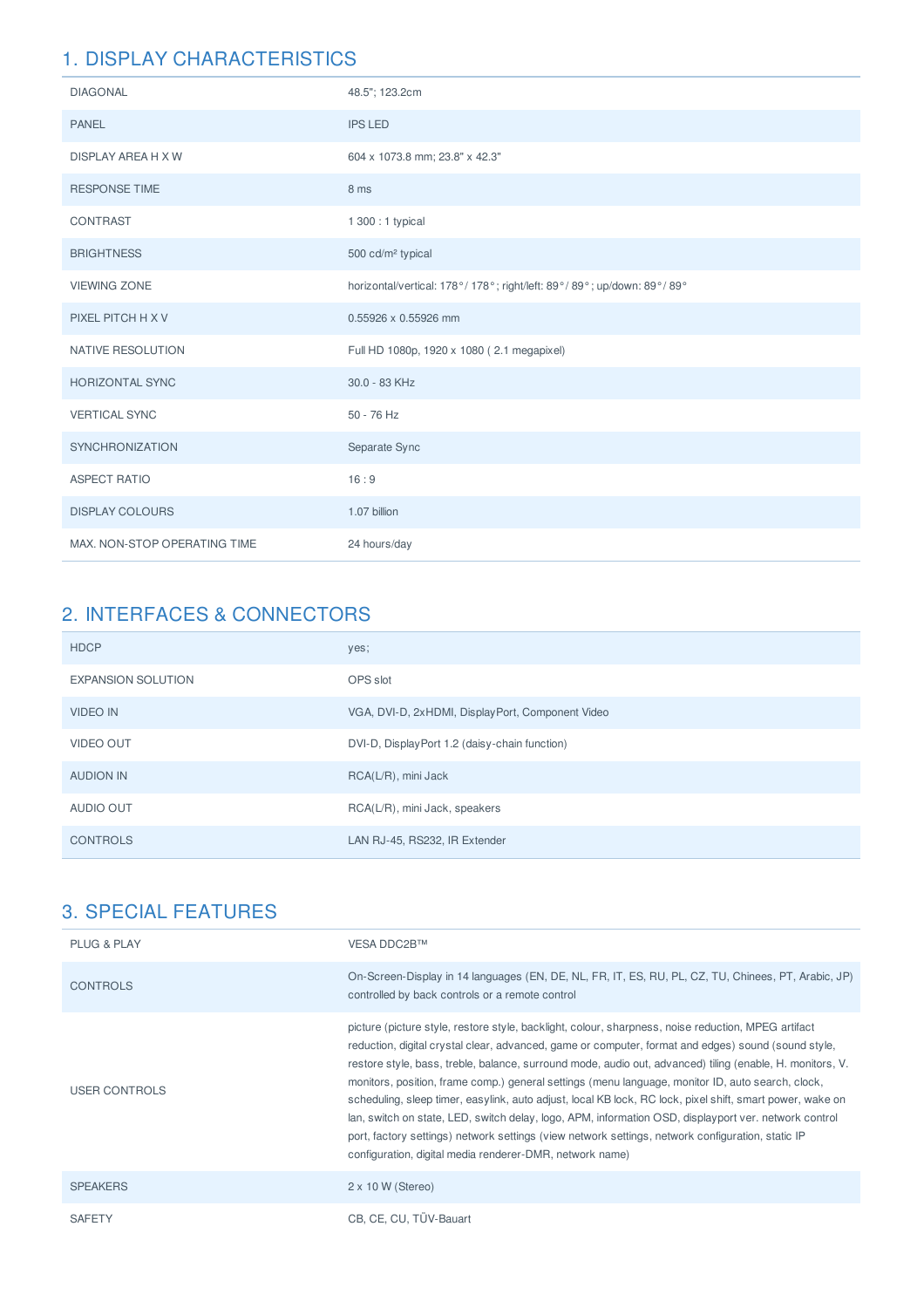| <b>VESA MOUNTING</b>     | 400 x 400 mm         |
|--------------------------|----------------------|
| <b>COLOUR</b>            | Black                |
| <b>EXTERNAL CONTROLS</b> | yes                  |
| <b>ORIENTATION</b>       | landscape / portrait |
| <b>FANLESS DESIGN</b>    | yes                  |
| <b>METAL BEZEL</b>       | yes                  |

|                      | power cable, DVI-D signal cable, HDMI signal cable, mDP-DP signal cable, DisplayPort signal cable,     |
|----------------------|--------------------------------------------------------------------------------------------------------|
| INCLUDED ACCESSORIES | RS232C cable, remote control, 2x battery, POP-label, EU Energy label, iiyama logo sticker, quick start |
|                      | quide, safety quide                                                                                    |

## 5. POWER MANAGEMENT

| <b>POWER SUPPLY</b>     | AC 100 - 240 V, 50 / 60 Hz, 2,5A                   |
|-------------------------|----------------------------------------------------|
| POWER SUPPLY UNIT       | internal                                           |
| POWER USAGE             | 135 W typical; max. 0.5 W in Power management mode |
| <b>POWER MANAGEMENT</b> | <b>VESA DPMS</b>                                   |

## 6. EU ENERGY EFFICIENCY LABEL

This is information under Regulation (EU) No 1062/2010.<br>\*Based on the power consumption of the television operating 4 hours per day for 365 days. The actual energy consumption will depend on how the television is<br>used.

## 7. DIMENSIONS & WEIGHT



All trademarks and registered trademarks acknowledged. E & O E. Specification subject to change without notice. All LCD's comply with ISO-9241-307:2008 in<br>connection with pixel defects.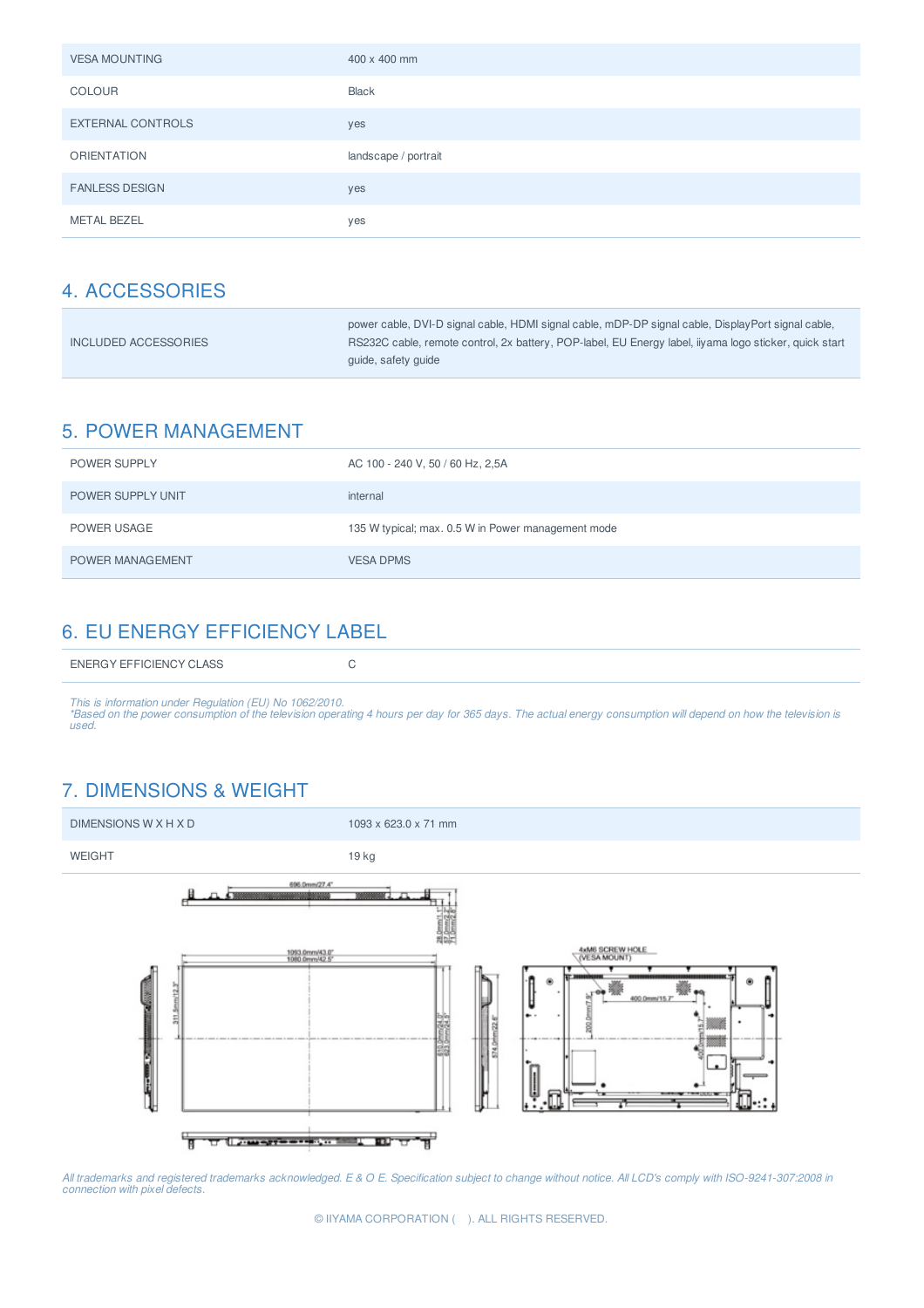## **îîyama**



55" large format display, 24/7 operation and OPS PC slot

The professional appearance of the ProLite LH5581S incorporates a slim design featuring a sleek bezel. Featuring IPS panel technology this elegant display ensures exceptional colour accuracy and vivid, life-like quality from all angles. The LED-backlit technology guarantees low power consumption and reliable long-term operation. Built in expansion slot supports the Open Pluggable Specification (OPS) standard; it simplifies the installation of a plug-in PC for digital signage applications. Landscape and Portrait friendly, ProLite LH5581S is designed for a continues operation. Perfect for true impact in Digital Signage and an ideal solution for a video wall set-up.



#### IPS



#### OPS PC SLOT

Build in expansion slot supports the Open Pluggable Specification (OPS) standard; it simplifies the installation of a plug-in PC for digital signage applications.

IPS technology offers higher contrast, darker blacks and much better viewing angles than standard TN technology. The screen will look good no matter what angle you look at it.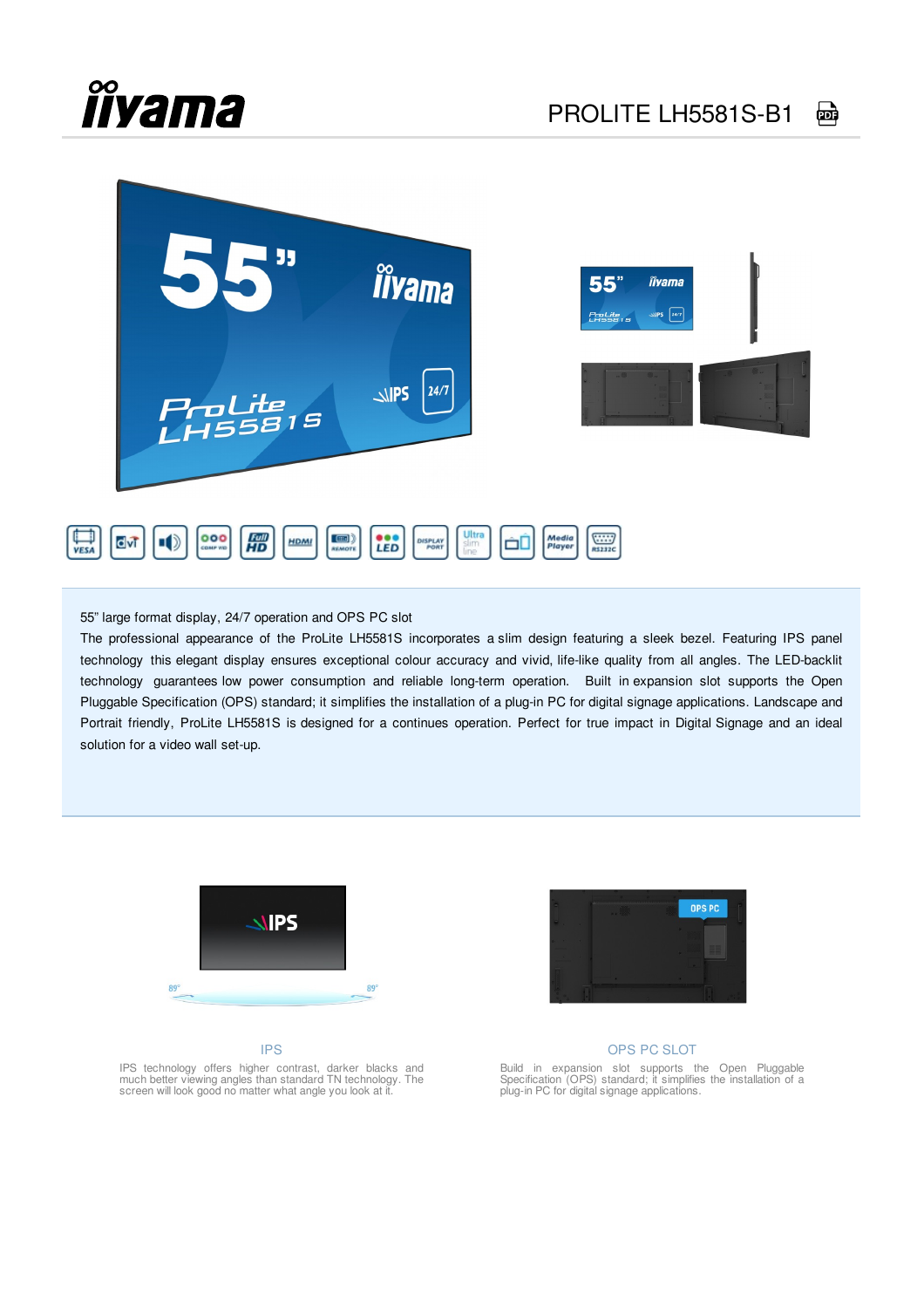| <b>DIAGONAL</b>              | 54.6"; 138.8cm                                                        |  |  |
|------------------------------|-----------------------------------------------------------------------|--|--|
| <b>PANEL</b>                 | <b>IPS LED</b>                                                        |  |  |
| <b>DISPLAY AREA H X W</b>    | 680.4 x 1209.6 mm; 26.8" x 47.6"                                      |  |  |
| <b>RESPONSE TIME</b>         | 8 ms                                                                  |  |  |
| <b>CONTRAST</b>              | 1 300 : 1 typical                                                     |  |  |
| <b>BRIGHTNESS</b>            | 500 cd/m <sup>2</sup> typical                                         |  |  |
| <b>VIEWING ZONE</b>          | horizontal/vertical: 178°/178°; right/left: 89°/89°; up/down: 89°/89° |  |  |
| PIXEL PITCH H X V            | $0.63 \times 0.63$ mm                                                 |  |  |
| <b>NATIVE RESOLUTION</b>     | Full HD 1080p, 1920 x 1080 (2.1 megapixel)                            |  |  |
| <b>HORIZONTAL SYNC</b>       | 30 - 83 KHz                                                           |  |  |
| <b>VERTICAL SYNC</b>         | 50 - 76 Hz                                                            |  |  |
| <b>SYNCHRONIZATION</b>       | Separate Sync                                                         |  |  |
| <b>ASPECT RATIO</b>          | 16:9                                                                  |  |  |
| <b>DISPLAY COLOURS</b>       | 1.07 billion                                                          |  |  |
| MAX. NON-STOP OPERATING TIME | 24 hours/day                                                          |  |  |

## 2. INTERFACES & CONNECTORS

| <b>HDCP</b>               | yes;                                             |
|---------------------------|--------------------------------------------------|
| <b>EXPANSION SOLUTION</b> | OPS slot                                         |
| <b>VIDEO IN</b>           | VGA, DVI-D, 2xHDMI, DisplayPort, Component Video |
| <b>VIDEO OUT</b>          | DVI-D, DisplayPort 1.2 (daisy chain function)    |
| AUDION IN                 | RCA(L/R), mini Jack                              |
| AUDIO OUT                 | RCA(L/R), mini Jack, speakers                    |
| CONTROLS                  | LAN RJ-45, RS232, IR control                     |

| <b>PLUG &amp; PLAY</b> | VESA DDC2B™                                                                                                                                                                                                                                                                                                                                                                                                                                                                                                                                                                                                                                                                                                                                                                                                         |
|------------------------|---------------------------------------------------------------------------------------------------------------------------------------------------------------------------------------------------------------------------------------------------------------------------------------------------------------------------------------------------------------------------------------------------------------------------------------------------------------------------------------------------------------------------------------------------------------------------------------------------------------------------------------------------------------------------------------------------------------------------------------------------------------------------------------------------------------------|
| <b>CONTROLS</b>        | On-Screen-Display in 14 languages (EN, DE, NL, FR, IT, ES, RU, PL, CZ, TU, Chinees, PT, Arabic, JP)<br>controlled by back controls or a remote control                                                                                                                                                                                                                                                                                                                                                                                                                                                                                                                                                                                                                                                              |
| USER CONTROLS          | picture (picture style, restore style, backlight, colour, sharpness, noise reduction, MPEG artifact<br>reduction, digital crystal clear, advanced, game or computer, format and edges) sound (sound style,<br>restore style, bass, treble, balance, surround mode, audio out, advanced) tiling (enable, H. monitors, V.<br>monitors, position, frame comp.) general settings (menu language, monitor ID, auto search, clock,<br>scheduling, sleep timer, easylink, auto adjust, local KB lock, RC lock, pixel shift, smart power, wake on<br>lan, switch on state, LED, switch delay, logo, APM, information OSD, displayport ver. network control<br>port, factory settings) network settings (view network settings, network configuration, static IP<br>configuration, digital media renderer-DMR, network name) |
| <b>SPEAKERS</b>        | $2 \times 10$ W (Stereo)                                                                                                                                                                                                                                                                                                                                                                                                                                                                                                                                                                                                                                                                                                                                                                                            |
| <b>SAFETY</b>          | CB, CE, CU, TÜV-Bauart                                                                                                                                                                                                                                                                                                                                                                                                                                                                                                                                                                                                                                                                                                                                                                                              |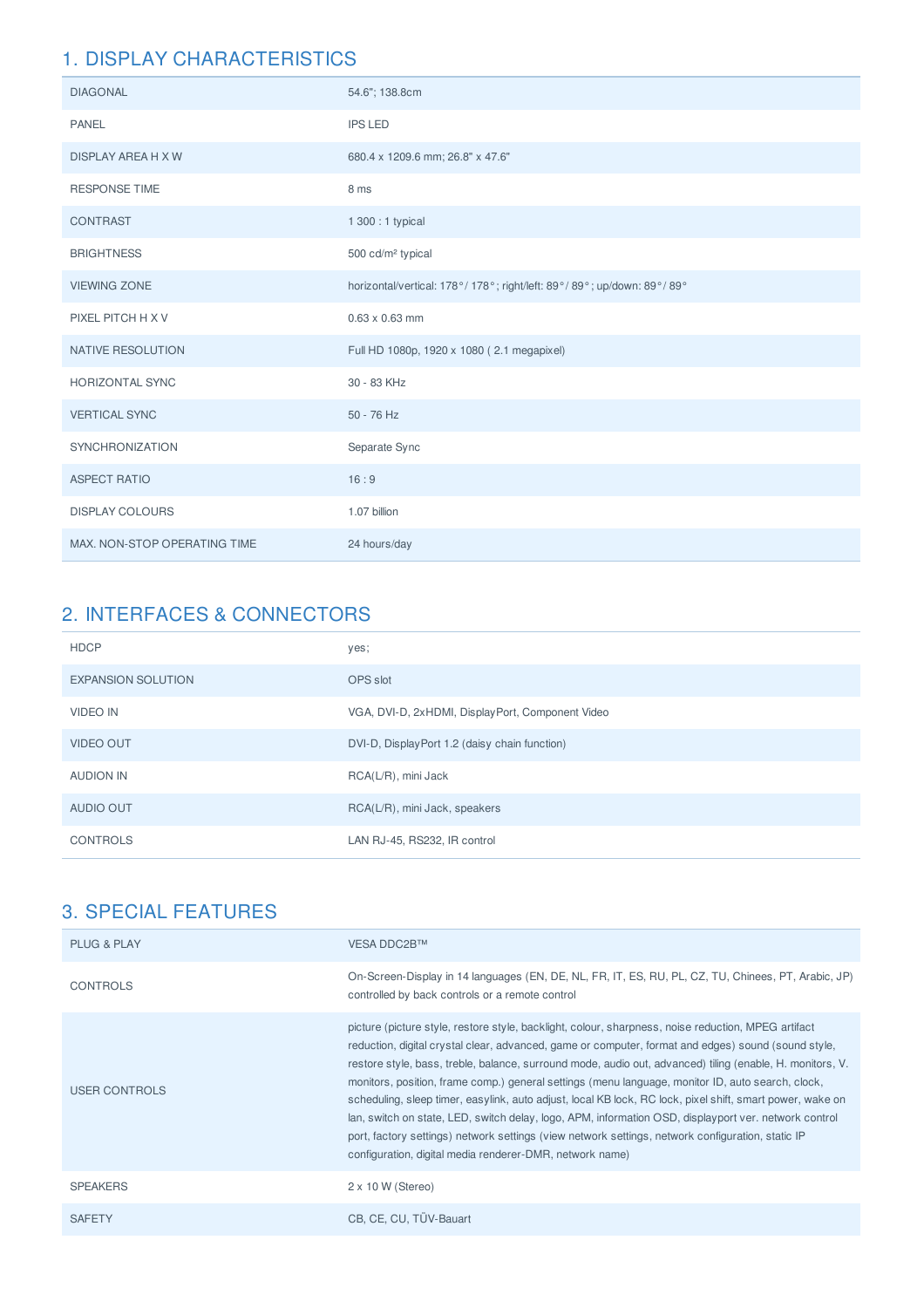| <b>VESA MOUNTING</b>  | 400 x 400 mm         |
|-----------------------|----------------------|
| <b>COLOUR</b>         | <b>Black</b>         |
| EXTERNAL CONTROLS     | yes                  |
| <b>ORIENTATION</b>    | landscape / portrait |
| <b>FANLESS DESIGN</b> | yes                  |
| <b>METAL BEZEL</b>    | yes                  |

|                      | power cable, DVI-D signal cable, HDMI signal cable, mDP-DP signal cable, DisplayPort signal cable,     |
|----------------------|--------------------------------------------------------------------------------------------------------|
| INCLUDED ACCESSORIES | RS232C cable, remote control, 2x battery, POP-label, EU Energy label, iiyama logo sticker, quick start |
|                      | quide, safety quide                                                                                    |

## 5. POWER MANAGEMENT

| <b>POWER SUPPLY</b> | AC 100 - 240 V, 50 / 60 Hz, 2.5 A                  |
|---------------------|----------------------------------------------------|
| POWER SUPPLY UNIT   | internal                                           |
| POWER USAGE         | 145 W typical; max. 0.5 W in Power management mode |
| POWER MANAGEMENT    | <b>VESA DPMS</b>                                   |

## 6. DIMENSIONS & WEIGHT



All trademarks and registered trademarks acknowledged. E & O E. Specification subject to change without notice. All LCD's comply with ISO-9241-307:2008 in<br>connection with pixel defects.

© IIYAMA CORPORATION ( ). ALL RIGHTS RESERVED.